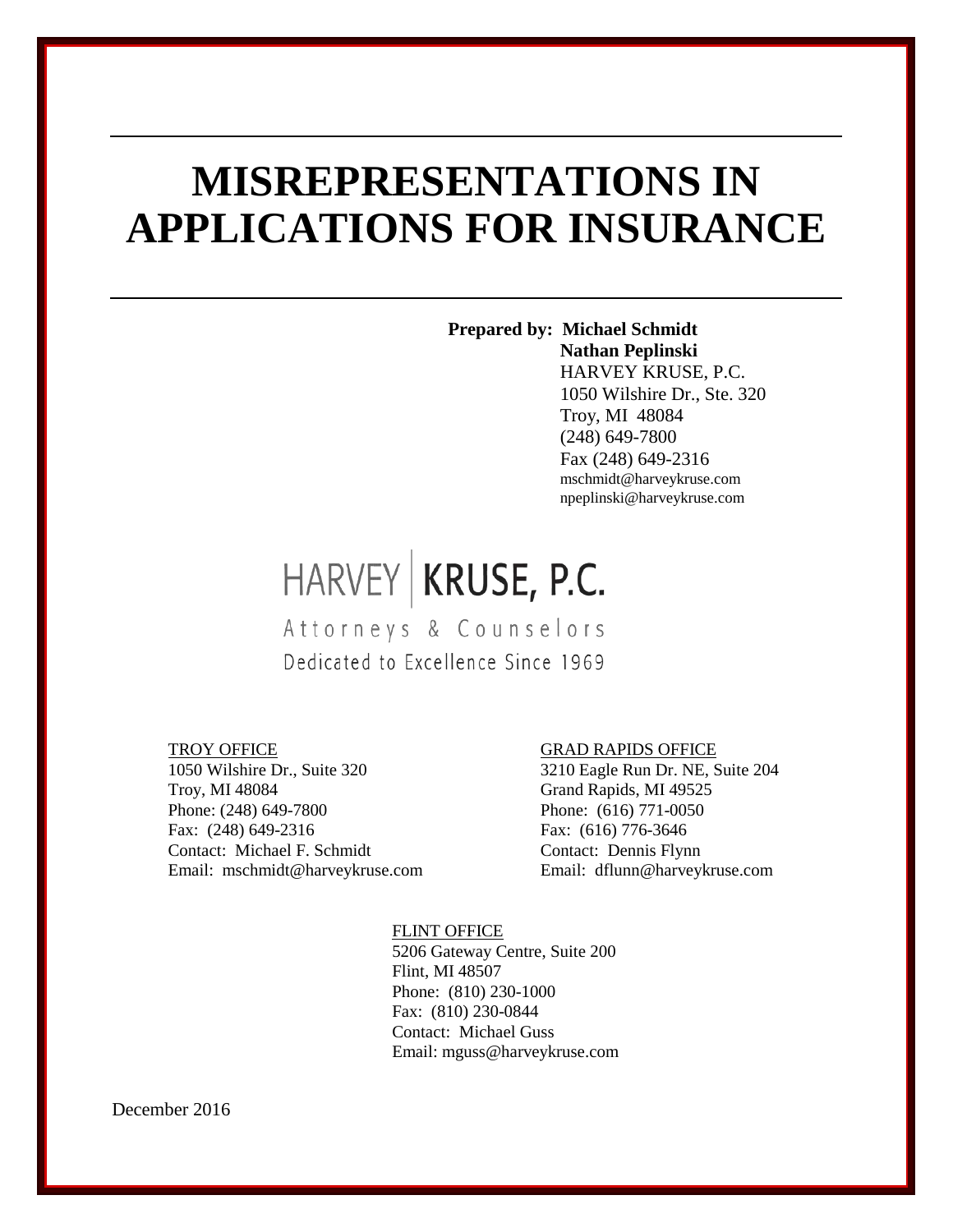# **TABLE OF CONTENTS**

| $\mathbf{I}$ . |           |                                                                   |  |
|----------------|-----------|-------------------------------------------------------------------|--|
| Π.             |           |                                                                   |  |
|                | A.        |                                                                   |  |
|                | <b>B.</b> |                                                                   |  |
|                |           | Cases in which the courts found that the misrepresentations<br>1. |  |
|                | C.        | IF THERE HAS BEEN A MATERIAL MISREPRESENTATION, THE               |  |
|                | D.        | THE MISREPRESENTATION NEED NOT BE INTENTIONAL. 13                 |  |
|                | E.        | THE INSURER MUST RELY ON THE MISREPRESENTATION. 15                |  |
|                | F.        | THE INSURER'S REQUEST FOR INFORMATION MUST BE CLEAR               |  |
|                | G.        | THE INNOCENT THIRD PARTY RULE HAS BEEN RECENTLY                   |  |
|                | H.        | THE INSURER MUST RESCIND AND MAY NOT PROCEED AS A                 |  |
|                | I.        | RETENTION OF INSURANCE PREMIUMS WHERE POLICY IS                   |  |
|                | J.        | MISREPRESENTATIONS BY THE INSURED MAY NOT AFFECT THE              |  |
|                | K.        |                                                                   |  |
|                | L.        |                                                                   |  |
|                | M.        |                                                                   |  |
|                | N.        |                                                                   |  |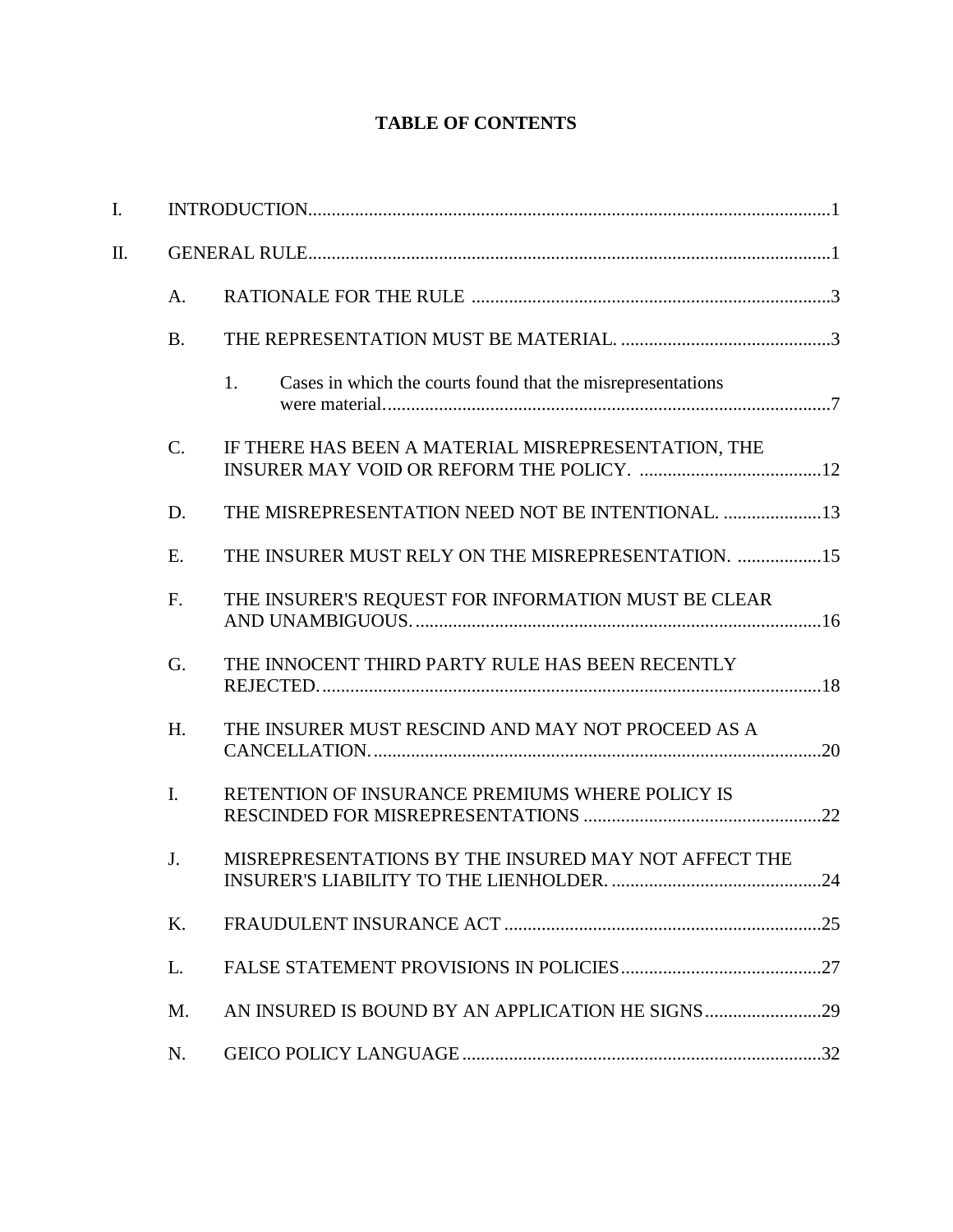#### **I. INTRODUCTION**

This outline discusses the general rules applicable to cases involving misrepresentations made in applications for insurance.

#### **II. GENERAL RULE**

The general rule is that a material misrepresentation or omission made in an application for insurance will void the insurer's obligations under the policy. *Handbook on Insurance Coverage Disputes*, §3.01(a):

> *See, e.g., Metropolitan Life Ins. Co. v Fugate,* 313 F2d 788 (5th Cir. 1963); *Dennis v William Penn Life Assurance Co. of America,*  714 F Supp 1580, 1582 (W.D. Okla. 1989); *Viviano v Travelers Ins. Co.,* 533 F Supp 1, 6 (E.D. La. 1981); *Hatch v. Woodmen Accident & Life* Co., 88 111. App. 3d 36, 409 NE2d 540, 543 (2d Dist. 1980); *Nationwide Mut. Ins. Co. v. Conley,* 156 W. Va. 391, 194 SE2d 170 (1972); *Unger v. Metropolitan Life Ins.* Co., 103 111. App. 2d 150, 242 NE2d 907 (3d Dist. 1968); *Gardner v. North State Mut. Life Ins.* Co., 163 N.C. 367, 79 SE 806 (1913). *See generally 12A* Appleman, *Insurance Law and Practice*  §§7276, 7291-305 (1981). It has thus been held that a material misrepresentation in an insurance application permits the insurer to invalidate the policy and to avoid responsibility for losses claimed thereunder. *See Pedersen v. Chrysler Life Ins. Co.,* 677 F Supp 472, 474 (N.D. Miss 1988) ('[i]f a party applying for insurance makes a misstatement of a material fact in the application, the insurer is entitled to declare the policy issued in reliance thereon void *ab initio.'); INA Underwriters Ins. Co. v. D.H. Forde & Co*., 630 F Supp 76, 77 (W.D.N.Y. 1985) (misrepresentations in the policy application render the policy void *ab initio); Shapiro v. American Home Assur.* Co., 584 F Supp 1245, 1252 (D. Mass. 1984) (false statement in application that 'misrepresented the risk incurred' by the insurer relieved insurer of all liability under the policy).

Michigan appellate courts long have recognized this rule.

In *Gen American Life Insurance Co. v Woiciechowski*, 314 Mich 275, 281 (1946), the Michigan Supreme Court stated the general rule:

> A false representation in an application for insurance which materially affects the acceptance of the risk entitles the insurer to cancellation as a matter of law. *Krajewski v Western & Southern Life Ins. Co.,* 241 Mich 396.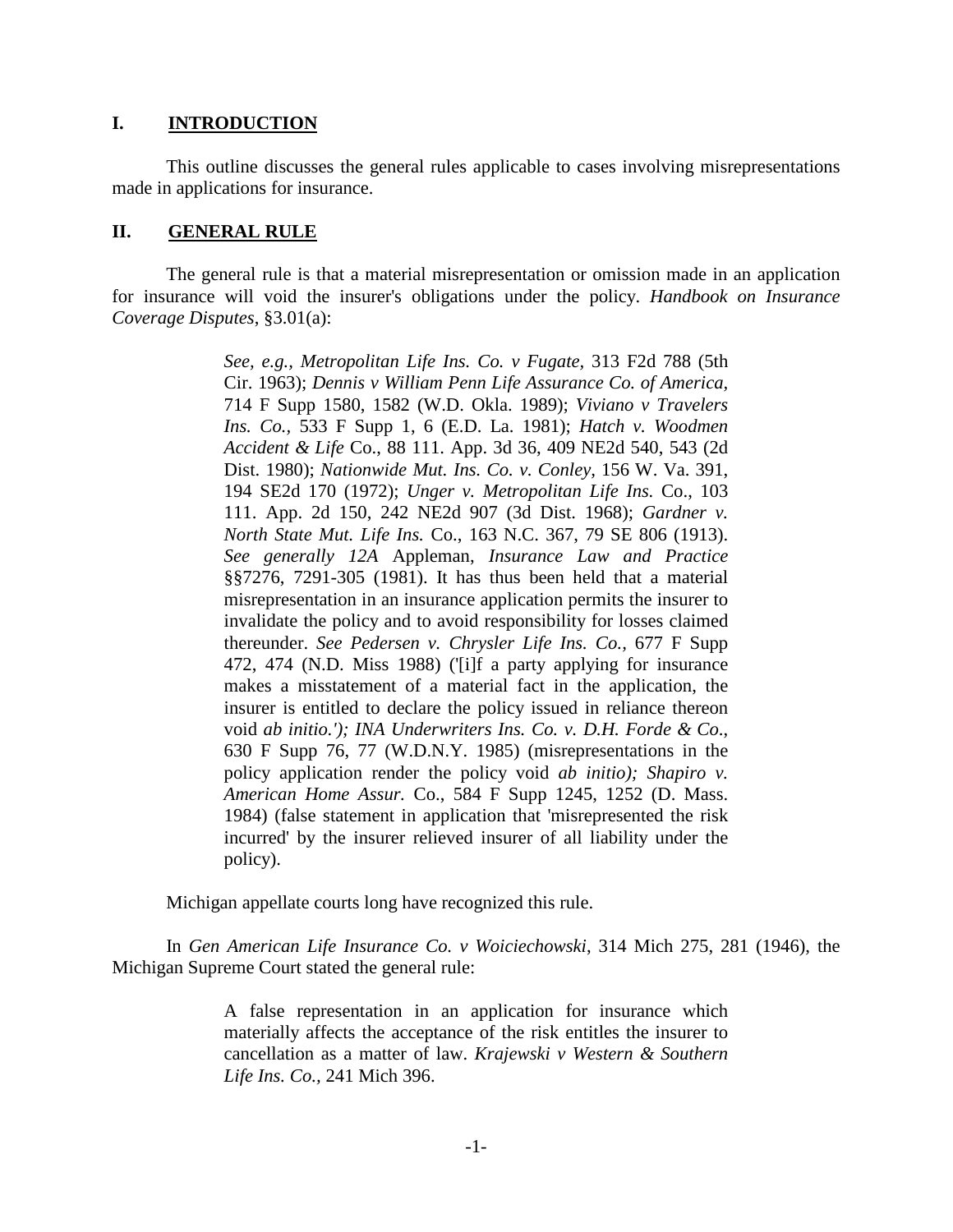In *Wiedmayer v Midland Mutual Insurance*, 414 Mich 369, 375-76 (1982), the Michigan Supreme Court followed *Woiciechowski* and further clarified the rule:

> Moreover, in *General American Life Ins Co v Woiciechowski,* 314 Mich 275, 281; 22 NW2d 371 (1946), we stated:

> > "A false representation in an application for insurance which materially affects the acceptance of the risk entitles the insurer to cancellation *as a matter of law*." (Emphasis supplied.)

The fact that the insurance policy did not affirmatively provide for cancellation under such circumstances does not operate as a bar to the insurer's ability to void the policy in the face of fraud. Common law has always permitted the avoidance of a contract procured by means of fraud. *New York Life Ins Co v Buchberg,* 249 Mich 317; 228 NW 770 (1930).

In *Government Employees Ins Co v Chavis*, 254 SC 507, 516-517; 176 SE2d 131 (1970), the South Carolina Supreme Court upheld the right of an insurer to rescind an automobile liability policy because of fraudulent statements made in the procuring of it, although the insurer had not secured the right to do so in the policy. In doing so, the Court observed:

> "We know of no authority which requires the insurer to reserve the right to rescind its policy for fraud or material misrepresentation."

We agree with the South Carolina Supreme Court.

In *United Security v Insurance Commissioner*, 133 Mich App 38, 41 (1984), the Court of Appeals held:

> In *Keys v Pace*, 358 Mich 74; 99 NW2d 547 (1959), the Court recognized that an insurance company may rescind a policy *ab initio* for an intentional misrepresentation of a material fact on the application.

In *Titan Ins Co v Hyten*, 491 Mich 547 (2012), the Supreme Court explained that insurance policies are contracts that are subject to the same contract construction principles as apply to any other species of contract. *Id*. at 554. "[B]ecause insurance policies are contracts, common-law defenses may be invoked to avoid enforcement of an insurance policy, unless those defenses are prohibited by statute." *Id*. The Court explained that Michigan contract law allowed for traditional defenses to enforcement of a contract, including fraudulent misrepresentation, innocent misrepresentation, silent fraud or fraudulent concealment. *Id*. at 555. The Court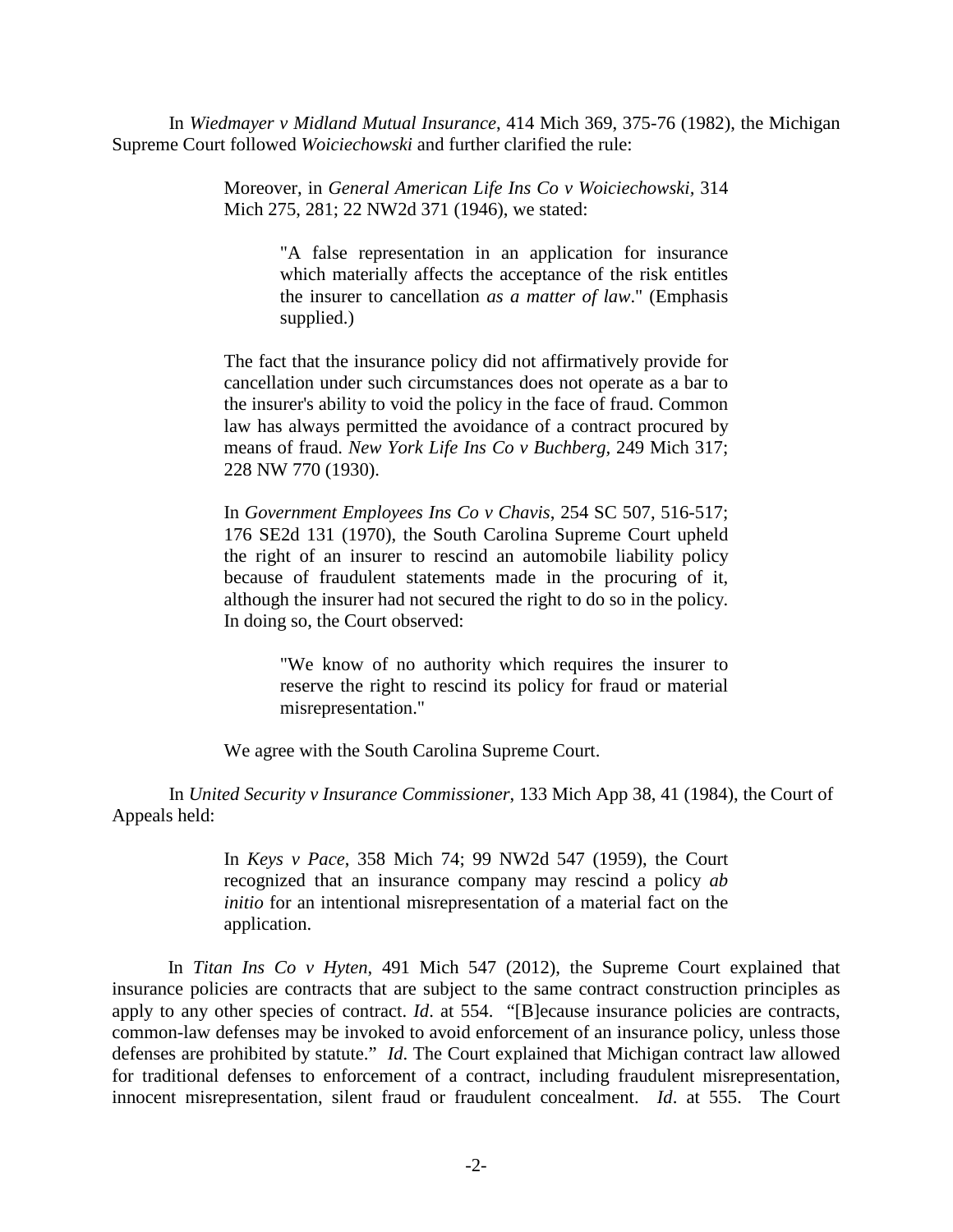explained that the legal and equitable remedies available for such fraud include "grounds to retroactively avoid contractual obligations through traditional legal and equitable remedies such as cancellation, rescission, or reformation" unless the right is restricted by statute. *Id*. at 558. The Court rejected the argument that the Michigan Financial Responsibility laws applied to all auto liability insurance policies to restrict the right to rescind the policy for fraud. The Court also rejected the rule that had been established in Michigan that an insurer could not rescind a policy if the misrepresentation was "easily ascertainable." *Id*. at 565-567. The Court stated:

> [I]t is well settled in Michigan that fraud in the application for an insurance policy may allow the blameless contracting party to avoid its contractual obligations through the application of traditional legal and equitable remedies. . . . [W]e reaffirm the principles set forth in *Keys* and hold that an insurer is not precluded from availing itself of traditional legal and equitable remedies to avoid liability under an insurance policy on the ground of fraud in the application for insurance, even when the fraud was easily ascertainable and the claimant is a third party. [*Id*. at 570- 571.]

# **A. RATIONALE FOR THE RULE**

The rationale for the rule is the equitable notion that an insurer, in making underwriting decisions and in setting premiums has the right to rely on the information provided by the insured as true. 12A Appleman, Insurance Law & Practice §7292. According to well-settled contract law, when a contracting party's assent to a contract is induced by another's fraudulent or material misrepresentation upon which there is justifiable reliance, the contract is voidable. Restatement 2d of Contracts §306(1). *Handbook on Insurance Coverage Disputes* §3.01[e].

In *Cunningham v Citizens Insurance Co.,* 133 Mich App 471 (1984), the Court of Appeals held that it would be unfair to the insurer to permit false and fraudulent applications:

> To permit a false and fraudulent application to bind an insurance company will result in protective measures being taken by the insurance industry. If plaintiff's argument is accepted, one can readily foresee the day when agents will no longer be allowed to issue binders by the companies they represent. One who applies for insurance will have to wait until final acceptance and approval is received from the home office. This may take weeks. We do not believe that those who obey the law and are honest in their dealings should be forced to suffer adverse consequences because of a few wrongdoers' fraudulent acts. Public policy protects those who do right; the courts need not be overly solicitous of those persons who attempt to perpetrate fraud in their contractual relationships. [*Cunningham,* 133 Mich App at 478.]

# **B. THE REPRESENTATION MUST BE MATERIAL.**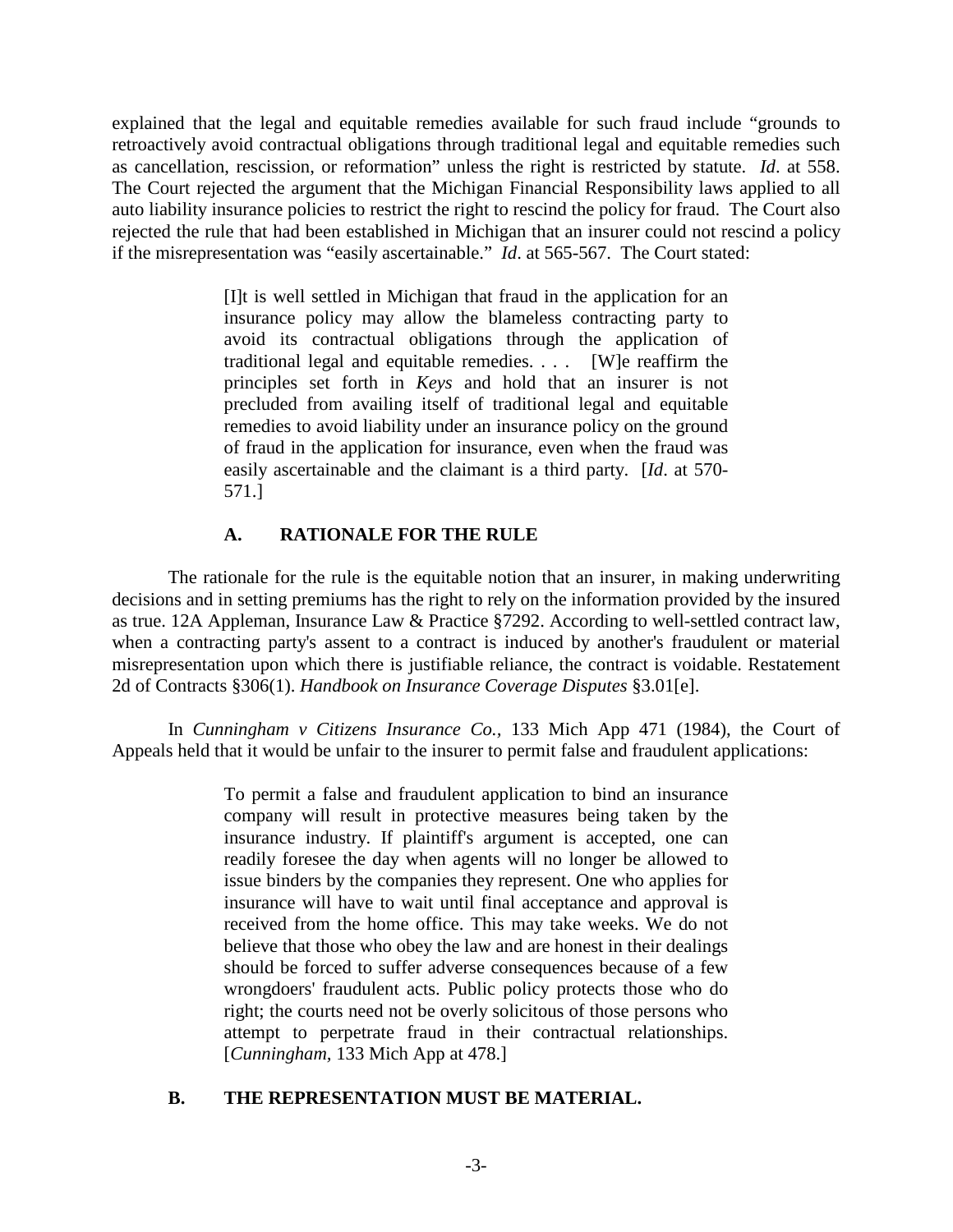The general rule requires that the fact misstated or omitted is deemed "material" if it could reasonably be considered as affecting the insurer's decision to enter into the contract, or its evaluation of the degree or character of the risk, or its calculation of the premium to be charged. *Handbook on Insurance Coverage Disputes* §3.01[d].

Thus, if the misstatement or omission is not material to the risk insured and has been made in good faith, courts will usually permit the insured to recover under the policy. 12A Appleman Insurance Law & Practice §7293.

In *Oade v Jackson National Life Insurance Co.*, 465 Mich 244 (2001), the Michigan Supreme Court dealt with issues involving a life insurance policy and MCL 500.2218. MCL 500.2218 deals with false statements made in applications for disability insurance. It provides, in part:

> The falsity of any statement in the application for any disability insurance policy covered by Chapter 34 of this code [MCL 500.3400 *et seq.*] may not bar the right to recovery thereunder unless such false statement materially affected either the acceptance of the risk or the hazard assumed by the insurer.

> (1) No misrepresentation shall void any contract of insurance or defeat recovery thereunder unless the misrepresentation was material. No misrepresentation shall be deemed material unless knowledge by the insurer of the facts misrepresented would have led to a refusal by the insurer to make the contract.

> > \* \* \*

(3) In determining the question of materiality, evidence of the practice of the insurer which made the contract with respect to the acceptance or rejection of similar risk shall be admissible. . . .

In *Oade*, the decedent completed an application for a "preferred" life insurance policy. The application obligated the decedent to provide the insurer with updated health information between the time the original application was completed and the date the policy was issued. On the application, plaintiff denied having experienced chest pains or being hospitalized, both of which were true at the time. However, between the application date and the date the policy was issued, he went to the hospital emergency room because he experienced chest pains. He failed to provide this information to the insurer. On January 4, 1994, the insurer approved a "standard" life insurance policy to the decedent, not a "preferred" policy, as the decedent had expected. The decedent paid the policy premium and the policy was delivered on January 6, 1994. The decedent died on September 1, 1994 from a sudden heart attack. The insurer refused to pay on the policy because of the decedent's failure to provide it with updated information. *Oade*, 465 Mich at 247-249.

The plaintiffs, the named beneficiaries, sued the insurer for its refusal to pay. The Circuit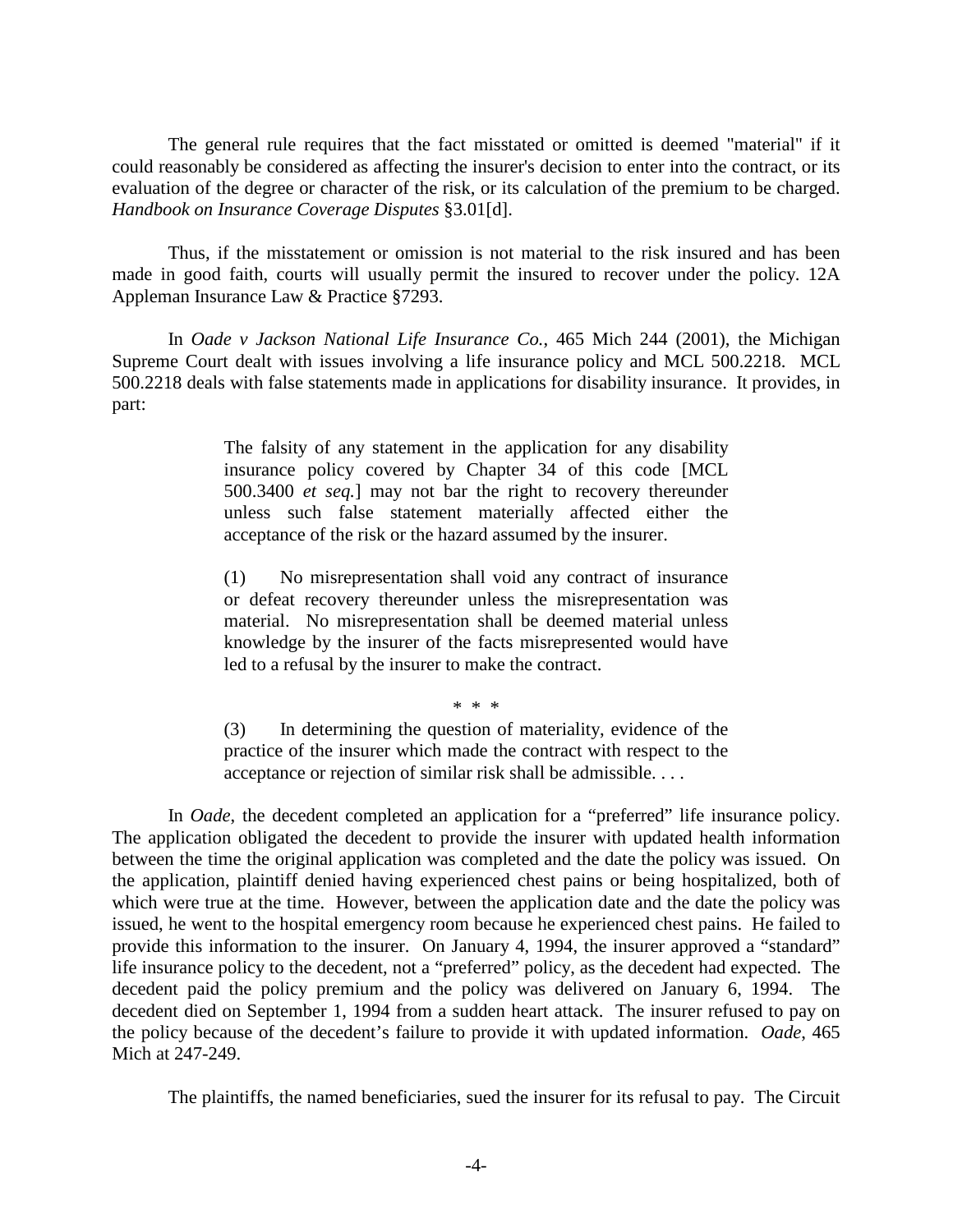Court held that the insurance policy never took effect because the decedent failed to communicate the "material changes" to the insurer in writing. The Court of Appeals reversed on the basis of MCL 500.2218(1), finding that the decedent's misrepresentation was not "material", because the insurer would have issued a policy anyway had the decedent provided updated information, albeit a different policy at a higher rate.

The Supreme Court reversed, citing its earlier decision in *Keys v Pace*, 358 Mich 74, 82 (1959):

> Our decision in *Keys v Pace*, 358 Mich 74, 82; 99 NW2d 547 (1959), made clear that a fact or representation in an application is 'material' where communication of it would have had the effect of 'substantially increasing the chances of loss insured against so as to bring about a rejection of the risk or the charging of an increased premium.' *Keys*, in turn, is consistent with the plain language of MCL § 500.2218(1), which defines materiality in terms of the insurer's refusal 'to make *the* contract' (emphasis added), not 'a' contract. [*Oade,* 465 Mich at 254.]

The Supreme Court noted that the undisputed evidence established that the correct information would have led the insurer to charge an increased premium "hence a different contract." *Id*. The court thus ordered summary disposition in favor of the insurer. Thus, the test is whether the insurer, if it had known the truth, would have refused to enter *the* contract it executed, not just *any* contract of insurance. *Id.* at 254.

In reaching its decision, the Michigan Supreme Court reversed the Court of Appeals decision in *Zulcosky v Farm Bureau Life Ins Co of Michigan,* 206 Mich App 95 (1994). *Zulcosky* had ruled that a change in facts is "material" only where the correct information would cause the insurer to reject the application altogether. The Supreme Court made clear that this is not the case because MCL 500.2218 defines materiality in terms of the insurer's refusal to make the same contract as issued without the misrepresentation. *Oade,* 465 Mich at 253-254.

In *Keys v Pace*, 358 Mich 74 (1959), the applicant for automobile insurance gave a false answer to the question whether his license had been revoked, suspended or refused within the past three years. The Supreme Court cited several quotes from 29 Am Jur Insurance including:

> The generally accepted test for determining the materiality of a fact or matter as to which a representation is made to the insurer by the applicant for insurance is to be found in the answer to the question whether reasonably careful and intelligent underwriters would have regarded the fact or matter, communicated at the time of effecting the insurance, as *substantially increasing the chances of loss insured against so as to bring about a rejection of the risk or the charging of an increased premium*. [*Keys*, 358 Mich at 82 (Emphasis supplied) (citation omitted).]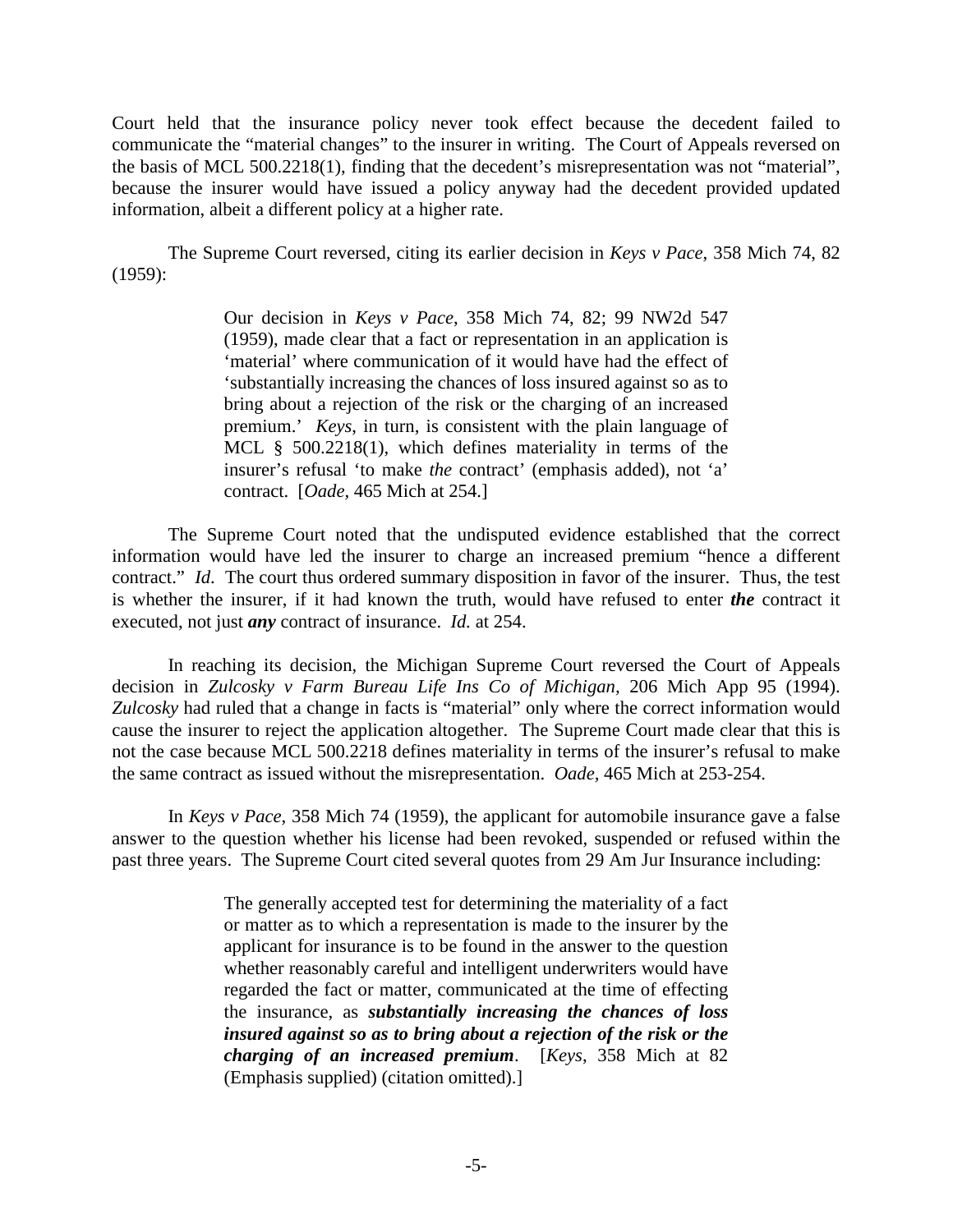This is the quote which is cited by the Supreme Court in *Oade*. *Oade* dealt with the application of MCL 500.2218. But it relied on *Keys* as a correct statement of the law regarding the determination of a material misrepresentation. *Keys* did not deal with MCL 500.2218. Therefore, *Keys* is the controlling authority for the definition of a material misrepresentation in cases other than those dealing with MCL 500.2218. *Keys* indicated that a misrepresentation is material when it would bring about a rejection of the risk "*or the charging of an increased premium*." *Keys,* 358 Mich at 82 (emphasis added).

The United States Court of Appeals for the Sixth Circuit concluded that this was the law when applying Michigan law. *Old Line Life Ins Co of America v Garcia,* 411 F3d 605 (CA 6, 2005). "Michigan law permits rescission of an insurance policy when the insured makes a material misrepresentation in the application for insurance. A misrepresentation is material if the insurer would have charged a higher premium or not accepted the risk had it known the true facts." *Id.* at 611 (citation omitted).

In *Auto Club Ins Ass'n v Juncaj*, 2002 WL 1804030 (Mich Ct App Docket No. 231298, Aug 6, 2002), the defendant Juncaj submitted an application for automobile liability insurance. After the policy was issued, the defendant's daughter while operating one of the insured's vehicles was involved in an accident. After the accident, the insurer rescinded the policy on the ground that Juncaj had made material misrepresentations by giving a St. Clair Shores address when he lived in Hamtramck, and by failing to include his daughter on the policy as a principal driver of the van. The court held that if the insured makes a material misrepresentation in an application for insurance, the insurer is entitled to rescind the policy and declare it void *ab initio*. The court found that there was no evidence that had the insurer been timely informed that the daughter was driving or that the insured had moved to Hamtramck, it would have determined that he was not eligible for coverage. Thus, the court determined that rescission was not justified. The Court of Appeals further rejected the argument that *Oade v Jackson National Life, supra*, justified rescission on the basis that the misrepresentation would have resulted in charging a higher premium. However, the court's reasoning on this issue is somewhat suspect. The court held first that the *Oade* case dealt with MCL 500.2218, which is specifically applicable to life insurance and thus did not apply to the current case. It is correct that the statute only applies to life and disability insurance, but the statutory language was previously being used to *limit* the ability to rescind not create it. The court further stated that nothing in *Oade* indicated that the holding in *Lake States v Wilson*, 231 Mich App 327, 331 (1998), was no longer viable. The holding in *Wilson* stated:

> Rescission is justified without regard to the intentional nature of the misrepresentation, as long as it is relied upon by the insurer. Reliance *may* exist when the -misrepresentation relates to the insurer's guidelines for determining eligibility for coverage. [*Id*.,(emphasis added).]

Thus, the holding did not indicate that reliance *only* existed when the misrepresentation related to guidelines for determining coverage but it indicated that reliance *may* exist in this situation. Further, in her concurring statement to the order denying leave to appeal in *Juncaj,* Justice Kelly noted that the Court of Appeals really did not address the materiality issue because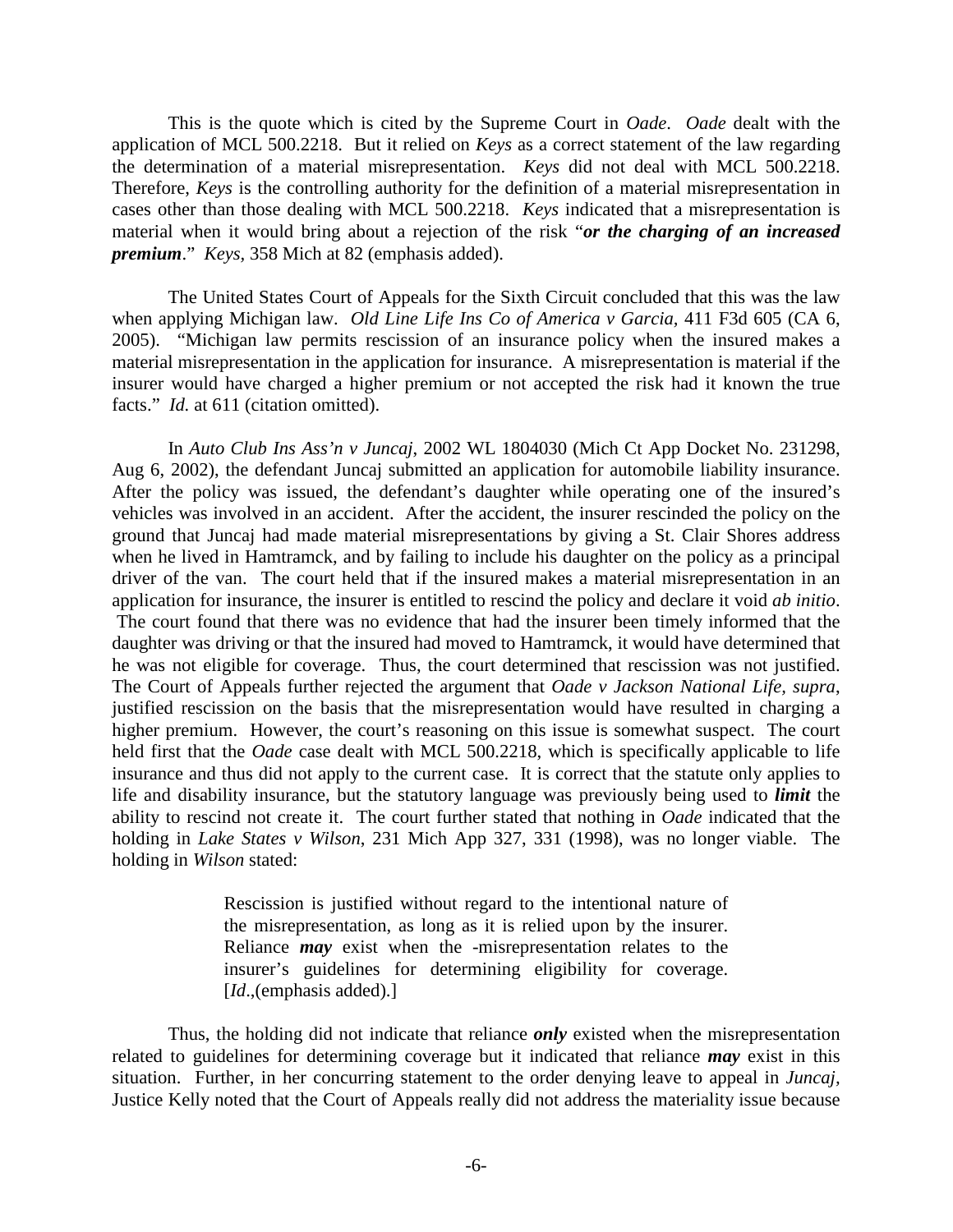it found no misrepresentation at all. *Auto Club Ins Ass'n v Juncaj,* 468 Mich 923 (2003) (Kelly, J., concurring). Thus, this supports the conclusion that the Court of Appeals discussion of the material misrepresentation issue was nothing more than dictum. Subsequent courts have not followed *Juncaj* on this issue. They have followed the binding precedent contained in *Keys.*

In *Wojciechowski v Franklin Life Ins Co*, 2002 WL 1803918 (Mich Ct App Docket No. 228683, Aug 6, 2002), the plaintiff applied for group credit life insurance in connection with the purchase of a car. In the application, she falsely indicated that she had not been diagnosed or treated for cancer and degenerative disc and joint disease. After her death, the insurer sought to rescind the policy upon discovering the misrepresentation. Once again, because this was a policy of credit life insurance, the applicable statute was MCL 500.2218(1). The Court of Appeals reversed judgment for the plaintiff and ordered summary disposition in favor of the insurer holding that regardless of the plaintiff's claim that the plaintiff did not know the representations were false, the representations were material and the insurer proved that it relied upon them through an affidavit that it would have denied the application had it known the correct medical history.

In *Darnell v Auto-Owners Ins Co*, 142 Mich App 1, 9 (1985), the Court stated that recession was appropriate "where such misrepresentation substantially increased the risk of loss insured against so as to bring about a rejection of the risk or the charging of an increased premium." But the Court found that the insured did not commit a misrepresentation in that case.

Several subsequent cases have stated that a misrepresentation is material if the insurer would have charged an increased premium. See: *Sterling Heights v United National Ins Co,* 2005 WL 5955829 (ED Mich, February 11, 2005) (liability policy); *Chicago Ins Co v Wiggins,* 2005 WL 2179384 (ED Mich, September 9, 2005) (professional liability policy); *Williams v MEEMIC Ins Co,* 2006 WL 547834 (Mich Ct App Docket No. 265808, March 7, 2006) (auto policy); *Blundy v Secura Ins,* 2008 WL 2596603 (Mich Ct App Docket No. 275462, July 1, 2008) (no fault policy); *Steadfast Ins Co v Prime Title Services, LLC,* 2008 WL 5216021 (WD Mich, December 11, 2008) (escrow agent's error and omission liability policy); *Citizens Ins Co of America v Rippy*, 2009 Mich App Lexis 1936 (Mich Ct App Docket No. 284511, September 17, 2009) (personal injury and property damage umbrella); *Huda v Integon Nat'l Ins Co*, 341 Fed Appx 149 (ED Mich, 2009) (no fault insurance); *AMI Stamping LLC v Ace American Ins Co*, 2016 US Dist Lexis 114400 (ED Mich, August 26, 2016) (equipment coverage endorsement).

Thus, in cases involving application of MCL 500.2218, the Supreme Court has ruled that charging a higher premium or rejecting the risk is sufficient to establish material misrepresentation. For cases to which MCL 500.2218(1) does not apply, the law is stated by *Keys*, which also provides that a misrepresentation is material if it would have resulted in a higher premium or rejecting the risk.

#### **1. Cases in which the courts found that the misrepresentations were material.**

Numerous cases have found a material misrepresentation. Examples include:

(1) *Cunningham v Citizens Ins Co*, 133 Mich App 471 (1984), where the applicant in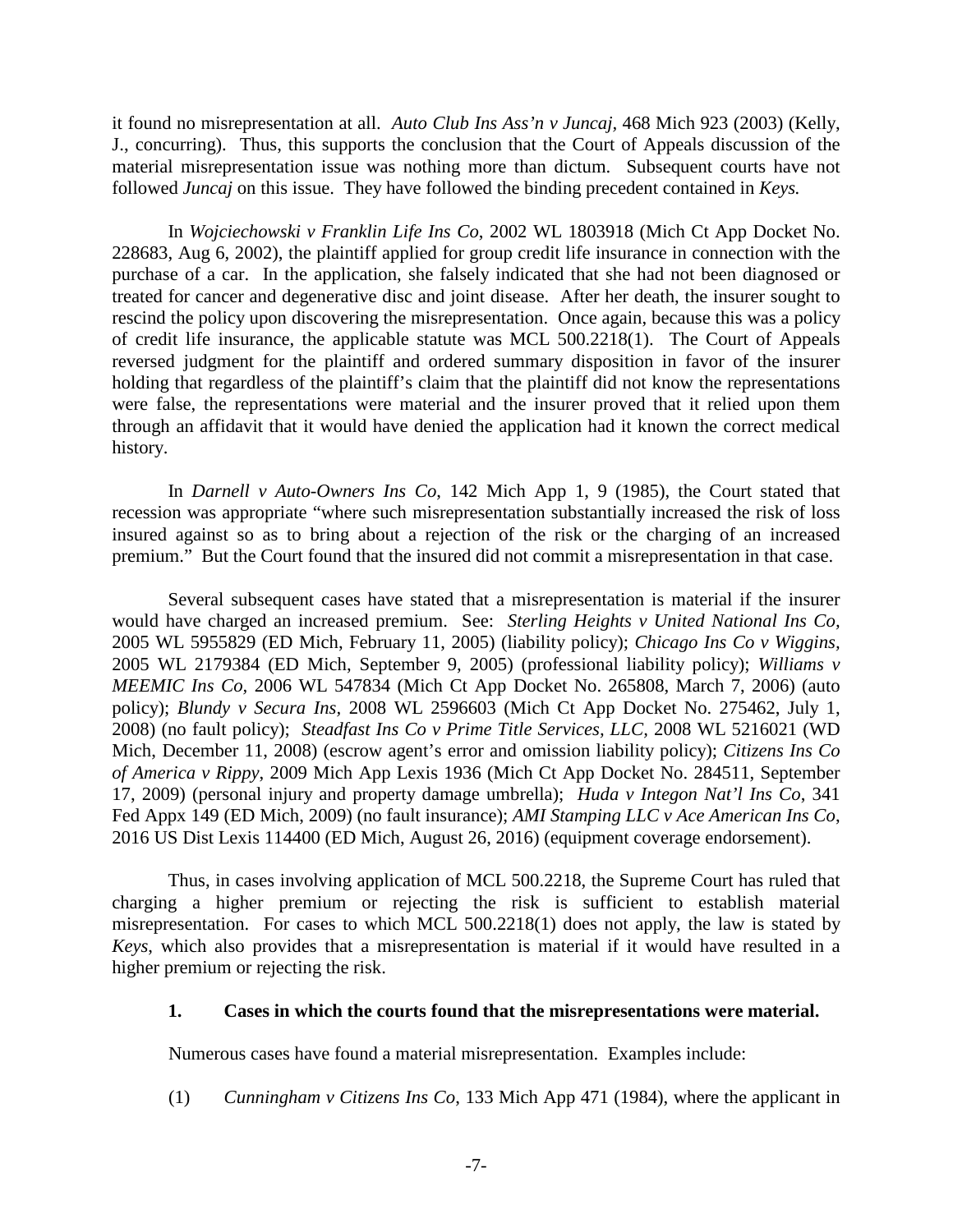applying for a no fault policy denied that he had been convicted of any drunk driving offense within the last five years when he had been so convicted.

(2) *Auto-Owners Ins Co v Michigan Comm'r of Ins*, 141 Mich App 776 (1985), where the applicant failed to disclose speeding tickets and that her license had been suspended.

(3) *Farmers Ins Exch v Anderson*, 206 Mich App 214 (1994), where the applicant, Joyce Anderson, represented that she would be the primary driver, and failed to indicate that her son, Dillon, whose driver's license had been revoked, would be the primary driver.

(4) *Auto-Owners Ins Co v Johnson*, 209 Mich App 61 (1995), where the insured represented that he had not been involved in any accident and had not been convicted or paid a fine for a moving violation in the last three years when he had been involved in an accident the day he made the application in which two occupants of the vehicle he struck were killed.

(5) *Lash v Allstate Ins Co*, 210 Mich App 98 (1995), where the applicant for a no fault policy denied he had traffic citations over the last three years when he had a citation for operating a motor vehicle while impaired.

(6) *Massachusetts Cas Ins Co v Love,* 1996 WL 426530 (E.D. Mich, Jan. 10, 1996), where the applicant, a chiropractor, seeking a disability insurance policy, misrepresented his earnings on his application.

(7) *Zeer v Lake States Ins Co*, 1996 WL 33362126 (Mich Ct App Docket No. 182102, Aug. 2, 1996), where the insured listed only himself and his wife as household drivers and checked "no" regarding moving violations, when the record revealed that there were other drivers, all of whom except one, had incurred moving violations in the last three years.

(8) *American Fellowship Mut Ins Co v Bojaj*, 1996 WL 33347491 (Mich Ct App Docket No. 185156, Dec 30, 1996), where the insured failed to disclose on the application that her son was a resident of the household.

(9) *Hammoud v Metropolitan Prop & Cas Ins Co*, 222 Mich App 485 (1997), where under "Driver Information" and "All Residents Not Previously Indicated" there was no mention of the plaintiff who was the owner of the vehicle and a resident of the household.

(10) *Lakes State Ins Co. v Wilson*, 231 Mich App 327 (1998), where the insured listed only herself as a "Resident and driver" when there were five persons living in the household, including the injured claimant.

(11) *State Farm Mut Auto Ins Co v Wilson*, 2005 WL 356292 (Mich Ct App Docket No. 250735, Feb 15, 2005), where the insured misrepresented information on her insurance application that there were no other drivers in the household, including an uninsurable driver with a lengthy history of traffic offenses who later was involved in an accident. The court permitted the insurer to reform the policy based on misrepresentation and fact that insurer could not easily ascertain that the other driver resided in the household.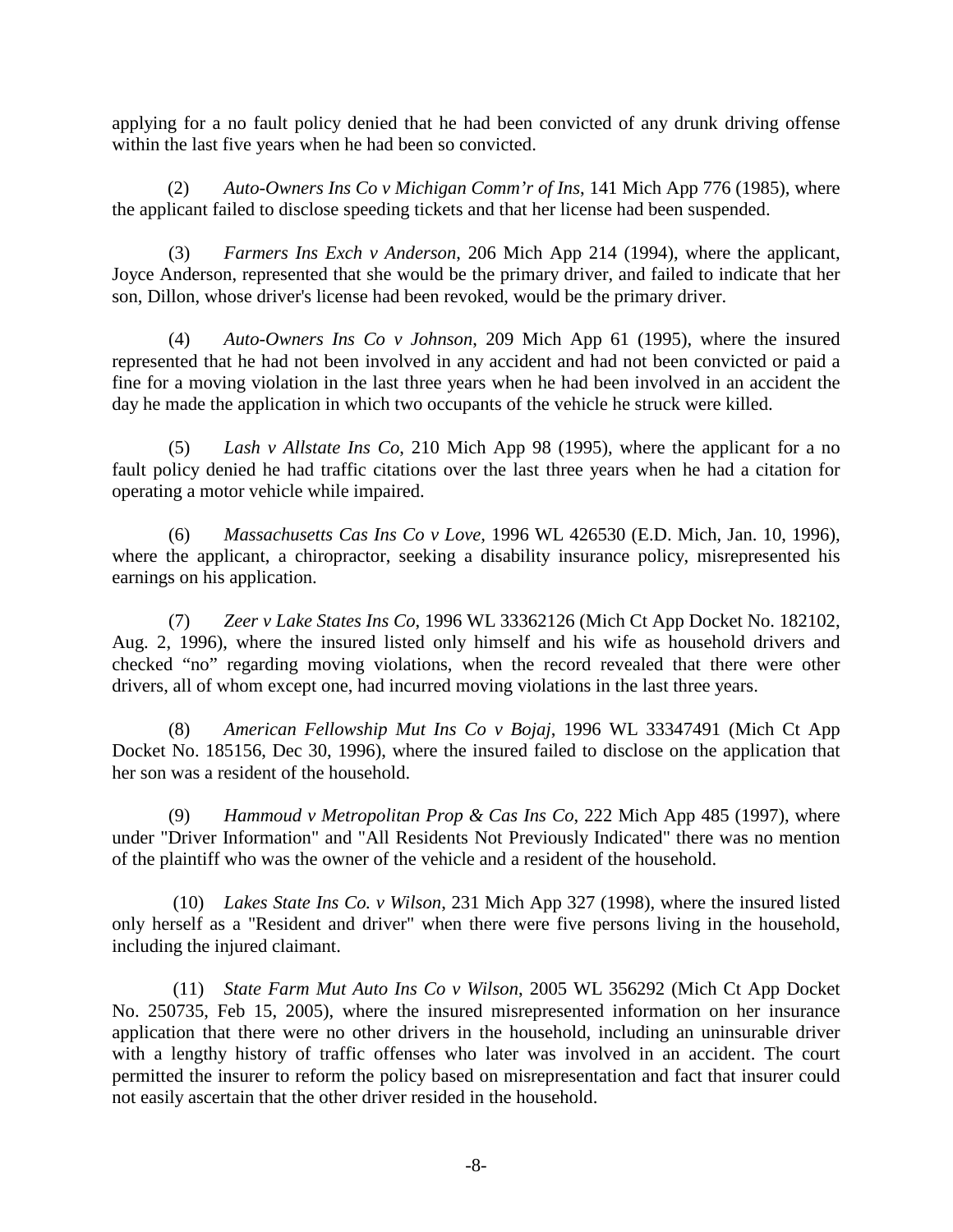(12) *Farm Bureau Ins Co v Auto Owners Ins Co*, 2005 WL 1224701 (Mich Ct App Docket No. 253914, May 24, 2005), where insurer properly rescinded policy because the insured falsely had represented that the property was titled in his name and that he had not been past due on the mortgage or taxes within the preceding five years.

(13) *Rodgers v North American Ins Co*, 2005 WL 1683548 (Mich Ct App Docket No. 251926, July 19, 2005), where insured failed to mention his bone spur on his left heel or his osteoarthritis in response to the disability application's question of whether he had been treated for any "condition/disease/disorder of the bones," and the insurer was entitled to rescind the policy based on misrepresentation.

(14) *Montgomery v Fidelity & Guaranty Life Ins Co*, 269 Mich App 126 (2006), where the insured did not disclose his smoking habit on a life insurance policy, although he died in a car accident. The court held that the material misrepresentation warranted rescission of the policy.

(15) *Wheaton v Geico Gen'l Ins Co*, 2006 WL 740080 (Mich Ct App Docket No. 265338, March 23, 2006), where insured either misrepresented the location of his vehicle on his auto policy application or misrepresented his extent of coverage on his claim for benefits and, either way, the insurer was permitted to rescind auto policy.

(16) *Auto Club Ins v Grandberry*, 2006 WL 1360405 (Mich Ct App Docket No. 265597, May 18, 2006), where the court held that a misrepresentation as to the insured's address would be a material fact in an application for insurance, but held there was a question of fact whether there was a misrepresentation.

(17) *Key v Great West Life & Annuity Ins Co*, 2006 WL 2000756 (Mich Ct App Docket No. 267682, July 18, 2006), where the insured failed to reveal that he had received treatment for diabetes during the ten years before he applied for insurance; insurer would not have issued policy had it known true information and rescission allowed.

(18) *NCMIC Ins Co v Dailey*, 2006 WL 2035597 (Mich Ct App Docket No. 267801, July 20, 2006), where the insurer could rescind legal malpractice policy because attorney (through his agent) had materially misrepresented items on the application; insurer had to refund policy premiums.

(19) *Home Owners Ins Co v Reed*, 2006 WL 2708669 (Mich Ct App Docket No. 261688, Sept. 21, 2006), a widow planned to purchase a vehicle from her nephew Reed for her husband and added the vehicle to her policy. When her husband passed away before the sale was complete, Reed continued to drive the vehicle. The court held that insurer could rescind the automobile insurance policy where there was no intention under widow's policy that Reed would be covered. The fact that the misrepresentation was unintentional or related to a future occurrence was irrelevant.

(20) *Vernor's Dollar Discount, Inc v Fremont Mut Ins Co,* 2008 WL 541146 (Mich Ct App Docket No. 276541, February 28, 2008), where the sole shareholder of the applicant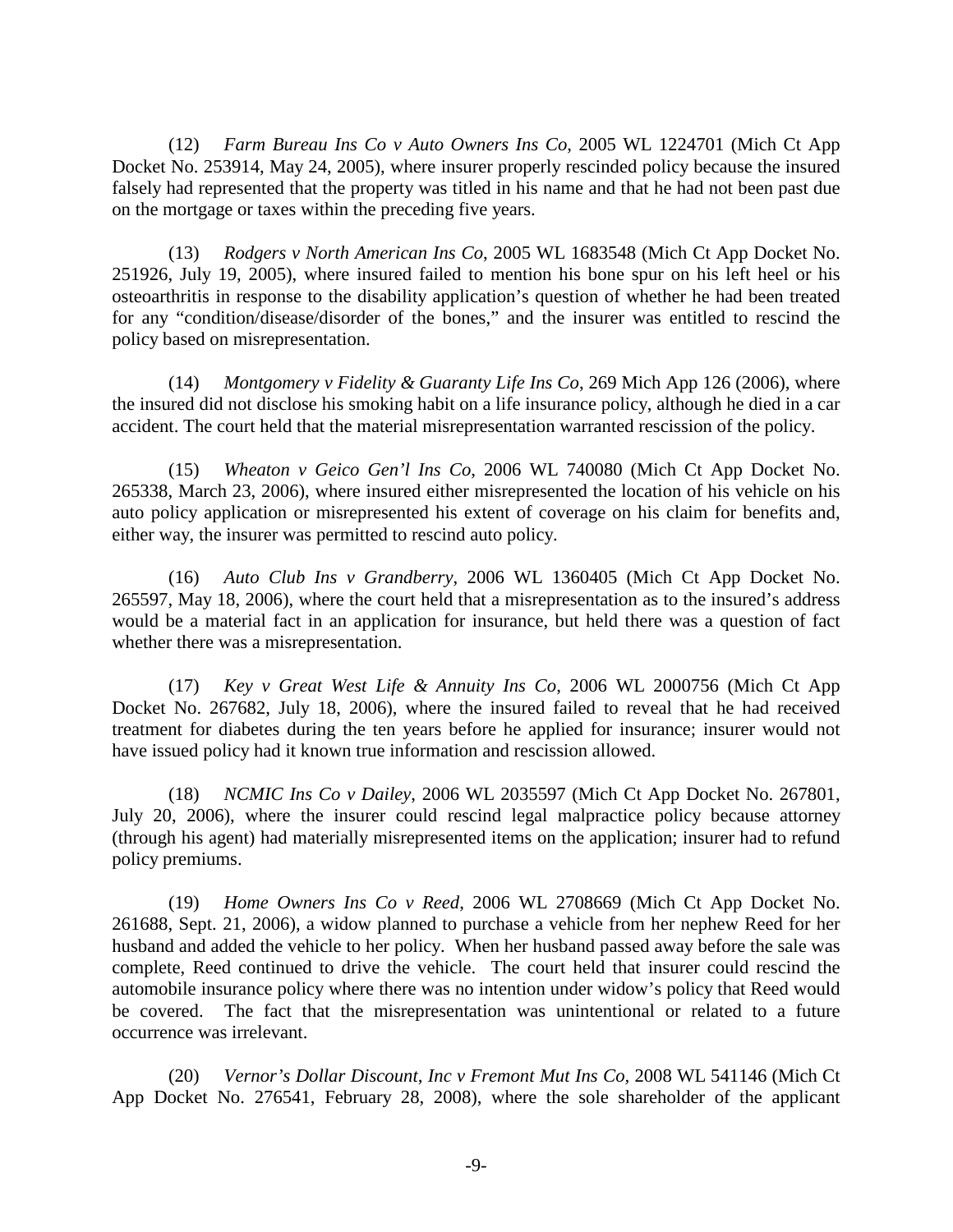corporation failed to list a prior fire occurring at her prior incarnation of the business. The Court of Appeals concluded that the shareholder did not take the corporation's separate existence seriously or observe any corporate formalities. Therefore, the court concluded that the shareholder wrongfully used the corporation's separate existence to obtain insurance without having to disclose her prior history with fire losses. The court concluded that the history of fire loss was a material misrepresentation.

(21) *Manier v MIC Gen Ins Corp,* 281 Mich App 485 (2008), where the court found a material misrepresentation when the insured misrepresented the location of where her son lived and garaged the insured vehicle. The Court of Appeals rejected the insured's argument that the insurer could have easily ascertained the true location of the vehicle and the insured's residence. The court noted that there was no duty to investigate or to perform further research regarding the insured's residence. The court also upheld a household exclusion containing a stepdown provision that reduced coverage to the minimum required by MCL 257.520(b)(2).

(22) *Citizens Ins Co of America v Rippy*, 2009 Mich App Lexis 1936 (Mich Ct App Docket No. 284511, September 17, 2009), where the insureds misrepresented the members of their household by failing to disclose their mother living in a room above the garage when filing a renewal questionnaire for umbrella insurance. Even though the renewal questionnaire was not signed, the Court concluded: "Because plaintiff would have charged a higher premium for umbrella coverage if it had known that Rippy was a member of the household, the misrepresentation was material. See id. Thus, the trial court did not err when it allowed plaintiff to rescind the contract, declared it void ab initio, and granted plaintiff's motion for summary disposition." *Id*.

(23) *Huda v Integon Nat'l Ins Co*, 341 Fed Appx 149 (ED Mich, 2009), where the insured failed to disclose his driving age son in the application for no fault insurance. The Court found a material misrepresentation despite the fact that he claimed that he did not see all of the pages of the application he signed.

(24) *Hansen v Metro Prop & Cas Ins Co*, 2011 US Dist Lexis 3778 (ED Mich, January 14, 2011), where the applicant failed to disclose another owner of the property he was insuring and failed to disclose that this other owner had a pervious fire loss. The Court concluded that the misrepresentation was material even if unintentional because it related to a policy provision prohibiting concealment and false statements.

(25) *Thomas v Victory Gen Ins Co*, 2011 Mich App Lexis 1373 (Mich Ct App Docket No. 298243, July 21, 2011), where the insured failed to report the actual owner of the insured vehicle.

(26) *Hatcher v Nationwide Prop & Cas Ins Co*, 34 F Supp3d 704 (ED Mich, 2014), where the insured failed to disclose that her property taxes were delinquent by two or more years in her oral application for home owner's insurance. The Court noted Michigan law made an homeowner ineligible for coverage if property taxes are delinquent by two or more hears

(27) *Auto-Owners Ins Co v Motan*, 2015 Mich App Lexis 1659 (Mich Ct App Docket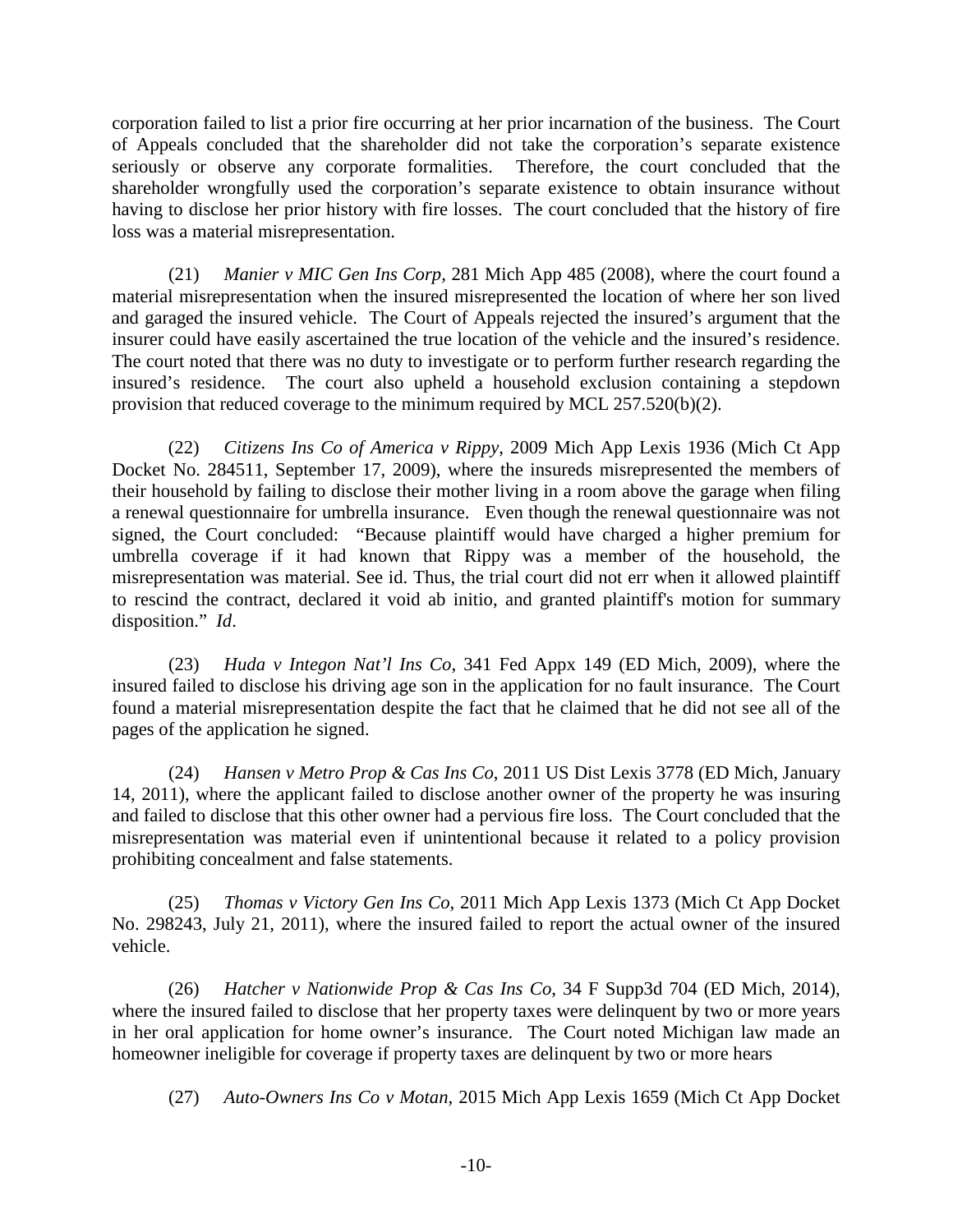No. 321059), where the insured failed to disclose that previous policies had been canceled or not renewed and failed to list prior claims. The Court found the misrepresentations material. The Court found the rescission appropriate despite the fact that the insurer decided to cancel after learning of one misrepresentation because the insurer only learned of other misrepresentations after the loss. The Court found that the insurer only waived the right to rescind the policy as to the one misrepresentation that it learned of before the loss.

(28) *21st Century Premier Ins Co v Zufelt*, 2016 Mich App Lexis 1052 (Mich Ct App Docket No. 325657), where the insured failed to disclose an accident that made him ineligible for coverage. The Court ruled that the insurer did not have to prove a fraudulent intent because the language of the policy allowed for rescission based on a false statement.

(29) *Bazzi v Sentinel Ins Co*¸\_\_Mich App\_\_ (Mich Ct App Docket No. 320518, June 14, 2016), where the insured misrepresented that the vehicle was leased for business use rather than personal use and the business was a shell not actually doing business. The Court rejected the argument that the insured party was still entitled to no fault benefits because he was not part of the misrepresentation, rejecting the so called "innocent third party rule" that had previously existed in Michigan.

(30) *AMI Stamping LLC v Ace American Ins Co*, 2016 US Dist Lexis 114400 (ED Mich, August 26, 2016), where the insured listed the value of the insured property at \$138,100 despite the fact that it had an appraisal of approximately \$400,000. The Court found the misrepresentation material because the premium for the coverage was based on the value of the property being insured.

(31) *Electric Stick v Primeone Ins Co*, 2016 Mich App Lexis 1688 (Mich Ct App Docket No. 327421, September 15, 2016), where the insured disclosed only one bankruptcy and no other bankruptcy proceedings and also failed to disclose tax liens. The Court found the misrepresentations material as they would have at least resulted in high premiums if not a rejection of all coverage. The Court also concluded that the failure to disclose the information was silent fraud and innocent misrepresentation, which allowed the insurer to void the policy even if there was no fraudulent intent.

(32) *Oakwood Healthcare v Hartford Ins Co*, 2016 Mich App Lexis 2174 (Mich Ct App Docket No. 328162, November 22, 2016), where a vehicle was insured through a business owned by the father. The son drove the vehicle and had it registered in his name but was not identified as an employee of the business nor as a driver. The Court found the misrepresentation was material and relied on because the insurer would not have insured the vehicle as it was not used 95% of the time for the business. The Court found that the son and his health care provider were not entitled to no fault benefits rejecting the former innocent third party rule.

(33) But see *Fountain v. Amex Assurance Co*, 2004 WL 2451937 (Mich Ct App Docket No. 248294, Nov 2, 2004), where the insured informed the insurer that she had worked at a business "on and off" and a question of fact existed as to whether the insured accurately answered the application because she was working from home.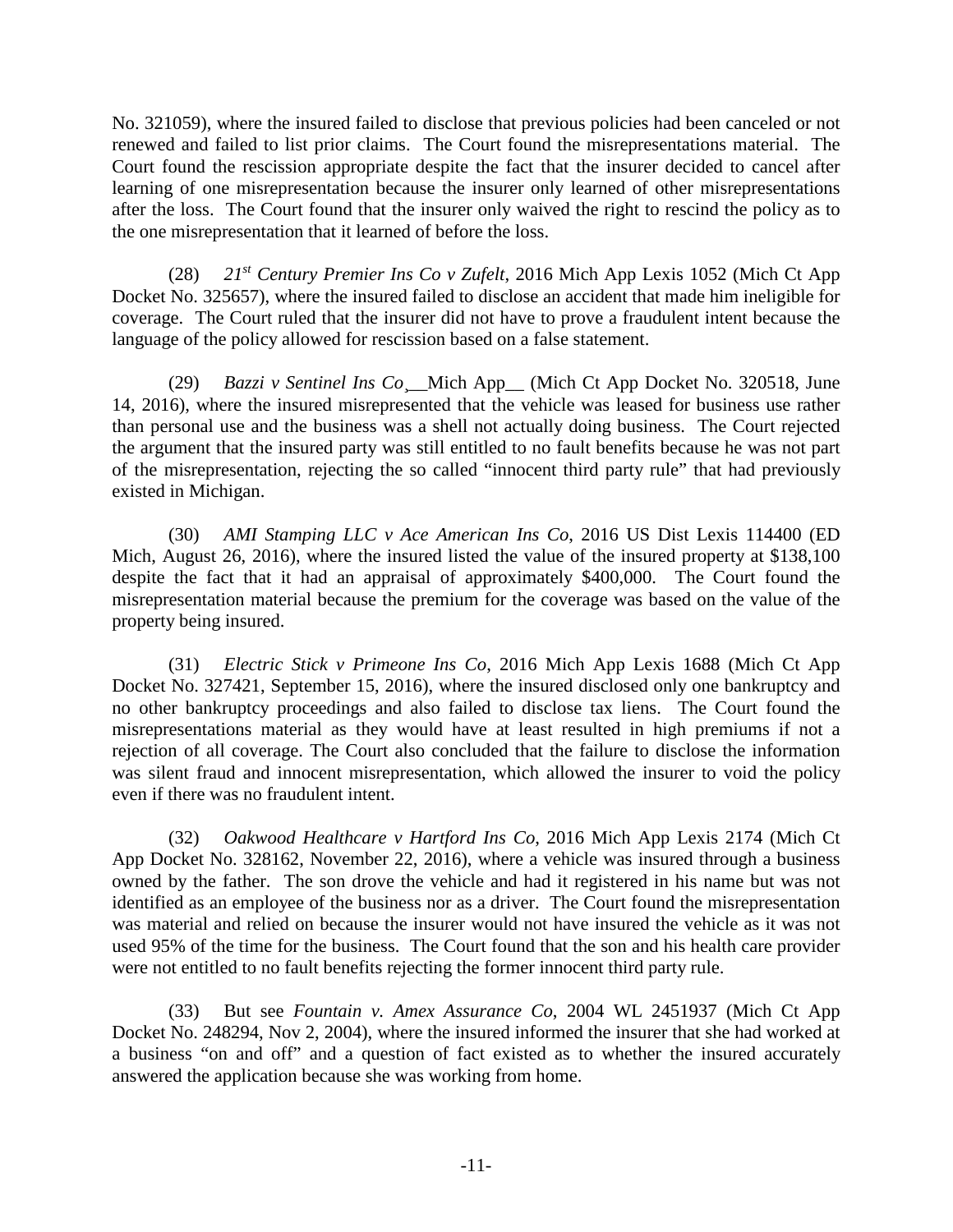(34) But see *Buckner v Old Republic Life Ins Co*, 2006 WL 664348 (Mich Ct App Docket No. 262730, March 16, 2006), where the insurer was barred from contesting validity of disability insurance policy on basis that insured's material misrepresentations regarding preexisting medical problems rendered policy void, where the two-year incontestability clause had lapsed.

(35) But see *Williams v Allstate Ins Co*, 2007 WL 284514 (Mich Ct App Docket No. 284514, Feb 1, 2007), where insurer failed to prove material misrepresentations despite the fact that the insured, who was married but had separated and had five children, indicated on her application that she was single, had no dependents, and that there were no other licensed drivers in her household. No evidence was presented that any of insured's children over sixteen were licensed drivers or resided with the insured. There was also no evidence that the insured's husband, who had a suspended license, was a member of her household or had access to her vehicle.

(36) But see *Blundy v Secura Ins,* 2008 WL 2596603 (Mich Ct App Docket No. 275462, July 1, 2008), where the insurer failed to show a material misrepresentation in spite of the fact that the insured misrepresented the fact that he owned the insured vehicle when it was actually owned and registered by his son. The Court of Appeals concluded that the insured did not make a representation in the application with the intent that the defendant would rely on it. The insured was straightforward as to who would be driving the vehicle and the insured's son was available during the application process and was actually paying the insurance premiums. Therefore, the insurance premiums reflected the risk posed by the son being the principal driver. The Court of Appeals stated that there was nothing in the record to support a conclusion that the insured was attempting to take advantage of a multi-vehicle discount or that he was even aware that he was receiving one.

(37) But See *Reid v Michigan Prop & Cas Guarantee Ass'n*¸ 2016 Mich App Lexis 148 (Mich Ct App Docket No. 323673), where the insured failed to list the injured party as living in his home when applying for no fault insurance, but the insurer failed to offer evidence that it would have charged a higher premium had it known of the injured party.

(38) But see *Al-Talaqani V Liberty Mut Gen Ins Co*, 2016 US Dist Lexis 110576 (ED Mich, July 21, 2016), where the insured misrepresented the owner of the vehicle and failed to list a driving age son but the Court found that the insurer was estopped from rescinding the policy after an accident because the insurer had learned of the misrepresentations before the accident and decided to cancel the policy rather than rescind it at that time.

# **C. IF THERE HAS BEEN A MATERIAL MISREPRESENTATION, THE INSURER MAY VOID OR REFORM THE POLICY.**

If there has been a material misrepresentation in the application for insurance, the insurer may consider the policy void from its inception. *Anderson*, 206 Mich App at 218; *Auto-Owners Ins Co*, 141 Mich App at 779-80. "Even under the common law, however, where an insured makes a material misrepresentation in the application for insurance . . . the insurer is entitled to rescind the policy and declare it void ab initio." *American Guarantee & Liability Ins Co v*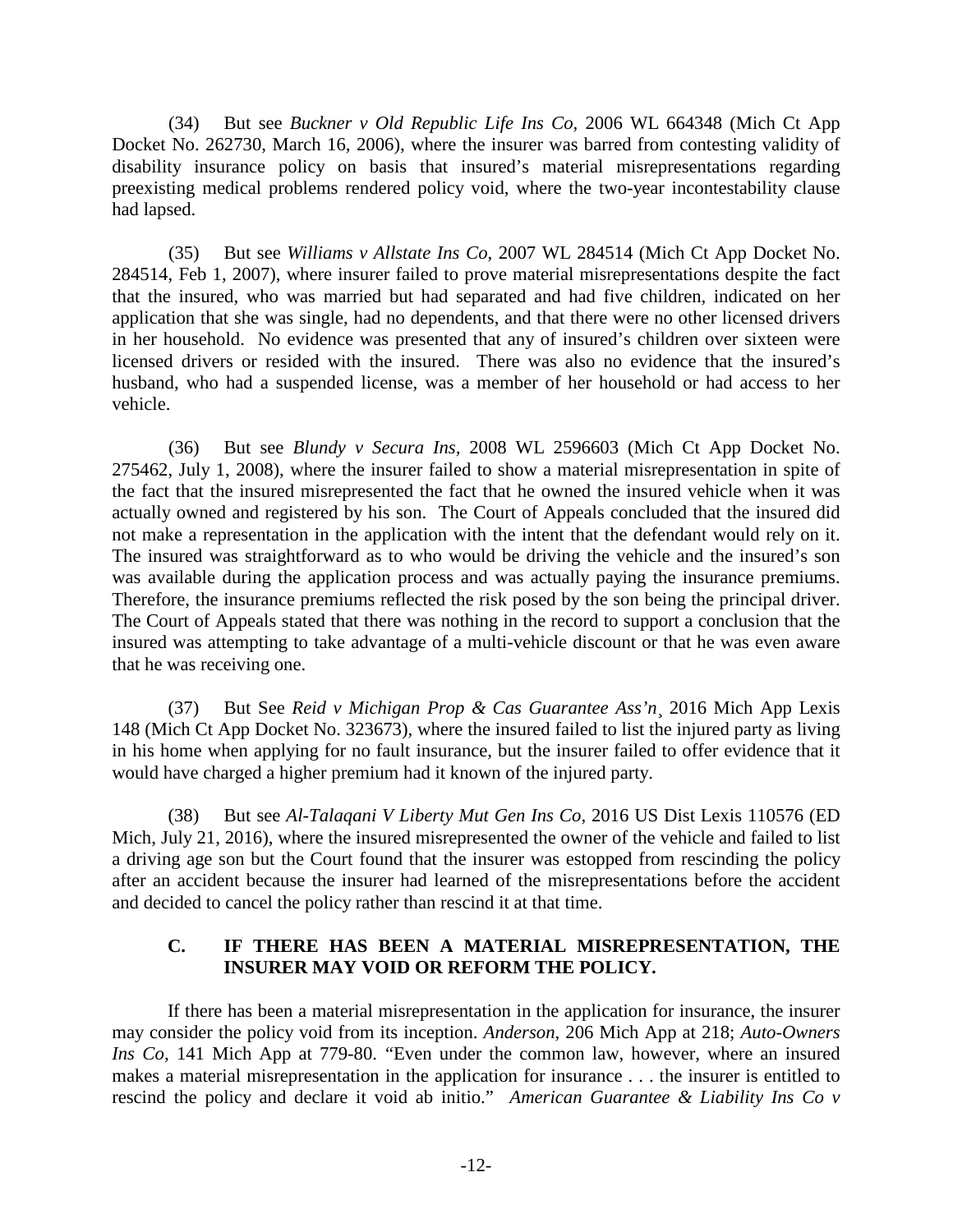# *Jacques Admiralty Law Firm PC*, 121 Fed Appx 573 ( $6<sup>th</sup> Cir, 2005$ ).

However, an insurance company may also have the option of reforming the policy in the event of a material misrepresentation. *Lake States Ins Co*, 231 Mich App at 331-332. In *Lake States Ins Co, supra*, the insurance company was permitted to reform the policy to provide for coordinated benefits [instead of the "optional" noncoordinated no-fault and health insurance coverage] where the insured failed to disclose other drivers in the household on her application. In *Titan Ins Co*, 491 Mich at 558, the Supreme Court explained that the legal and equitable remedies available for defending against misrepresentations, fraud, and silent fraud include "grounds to retroactively avoid contractual obligations through traditional legal and equitable remedies such as cancellation, rescission, or reformation" unless the right is restricted by statute. *Id*. at 558..

#### **D. THE MISREPRESENTATION NEED NOT BE INTENTIONAL.**

It is generally held that, if the fact misrepresented or the undisclosed information is material, it does not matter whether the misrepresentation or a non-disclosure was intentional or by mistake.

*Handbook on Insurance Coverage Disputes* §3.01[c] states:

The insurer will be relieved of liability even though the material misrepresentation was not made knowingly, willfully, or with an intent to deceive. *See Michael v. World Ins. Co.,* 254 F2d 663, 664 (6th Cir. 1958); *In re Epic Mortgage Ins. Litig.,* 701 F Supp 1192, 1242-43 (E.D. Va. 1988); *Hatch v. Woodmen Accident & Life* Co., 88 111. App. 3d 36, 409 NE2d 540, 543 (2d Dist. 1980); *Barrera v. State Farm Mut. Auto. Ins. Co.,* 71 Cal2d 659, 659 n.4, 456 P2d 674, 679 n.4, 79 Cal. Rptr. 106, 111 n.4 (1969); *Modisette v. Foundation Reserve Ins. Co.,* 77 N.M. 661, 427 P2d 21, 25 (1967); *Anaheim Builders Supply, Inc. v. Lincoln Nat'l Life Ins. Co.,* 233 Cal. App. 2d 400, 43 Cal. Rptr. 494 (5th Dist. 1965); *Metropolitan Life Ins. Co. v. Becraft,* 213 Ind. 378, 12 NE2d 952 (1938); *Piccininni v. Aetna Life Ins. Co.*, 250 A.D. 498, 294 NYS 880 (2d Dep't 1937). *See generally* R. Long, *The Law of Liability Insurance § 19*.08, at 19-21 (1986); 17 *Couch on Insurance* 2d §67:343(1983).

Michigan appellate courts have recognized this rule.

In *U. S. Fidelity & Guaranty Co v Black*, 412 Mich 99 (1981), the Supreme Court held that, in cases involving parties to a contract, there is no necessity to prove intent to deceive in order to show misrepresentation:

> Therefore we hold that independent proof of intent to induce reliance is unnecessary to maintain an action in deceit under the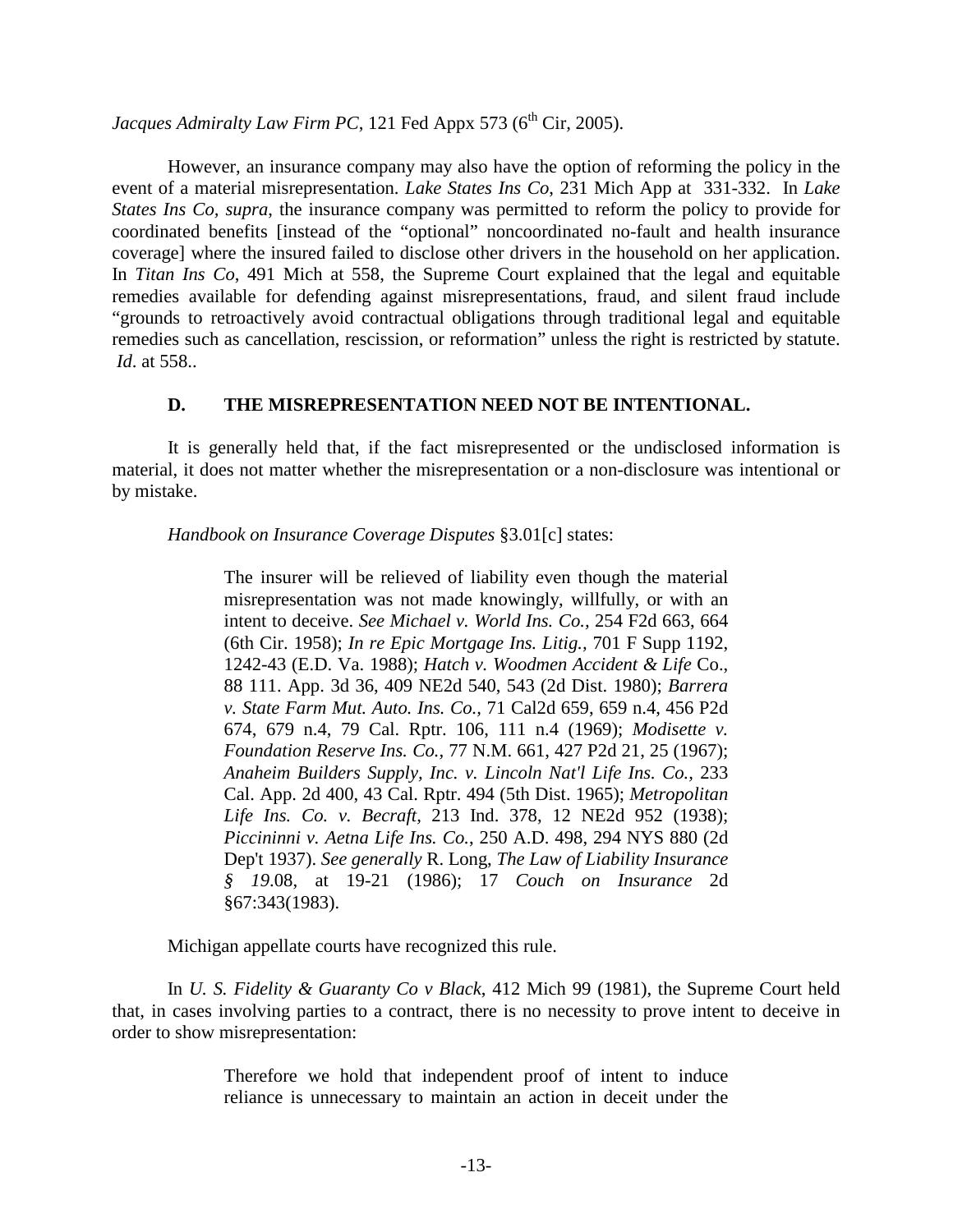doctrine of innocent misrepresentation inasmuch as the material statement made in the course of contractual negotiations is presumptively made with the intention that it should be relied upon. [*Black,* 412 Mich at 120.]

In *Legel v American Community Mut Ins Co*, 201 Mich App 617 (1993), the Court of Appeals affirmed summary disposition to the defendant insurer holding on this issue:

> However, it is unnecessary for an insurer to show fraudulent intent in order to cancel an insurance policy where an applicant makes a material misstatement concerning prior medical history. [*Legel,*  201 Mich App at 618 (citation omitted).]

In *Lash*, the issue involved whether the applicant was mistaken as to the date of his previous citation for operating a motor vehicle while impaired. The Court of Appeals held that whether the misrepresentation was innocent or intentional was irrelevant to void the policy of insurance *ab initio*:

> Rescission is justified in cases of innocent misrepresentation if a party relies upon the misstatements, because otherwise the party responsible for the misstatement would be unjustly enriched if he were not held accountable for his misrepresentation. *Britton v Parkin*, 176 Mich App 395, 398-399; 438 NW2d 919 (1989). This is true, even as in this case, if it was a mutual mistake of fact. [*Lash,* 210 Mich App at 103.]

In *Lakes State Ins Co*, the Court of Appeals ordered summary disposition for the insurer on appeal holding:

> It is the well-settled law of this state that where an insured makes a material misrepresentation in the application for insurance, including no-fault insurance, the insurer is entitled to rescind the policy and declare it void ab initio. *Lash v Allstate Ins. Co.*, 210 Mich App 98, 101, 532 NW2d 869 (1995). Rescission is justified without regard to the intentional nature of the misrepresentation, as long as it is relied upon by the insurer. Reliance may exist when the misrepresentation relates to the insurer's guidelines for determining eligibility for coverage. [*Wilson,* 231 Mich App at 331.]

There is no need for the insurer to prove fraud in order to rescind the policy because of a material misrepresentation:

> Prudential need not prove a fraudulent intent on Mr. Reed's part in order to cancel the policy. *Wiedmayer v. Midland Mut. Ins. Co.*, 108 Mich. App. 96, 310 N.W.2d 285 (1981), *rev'd on other*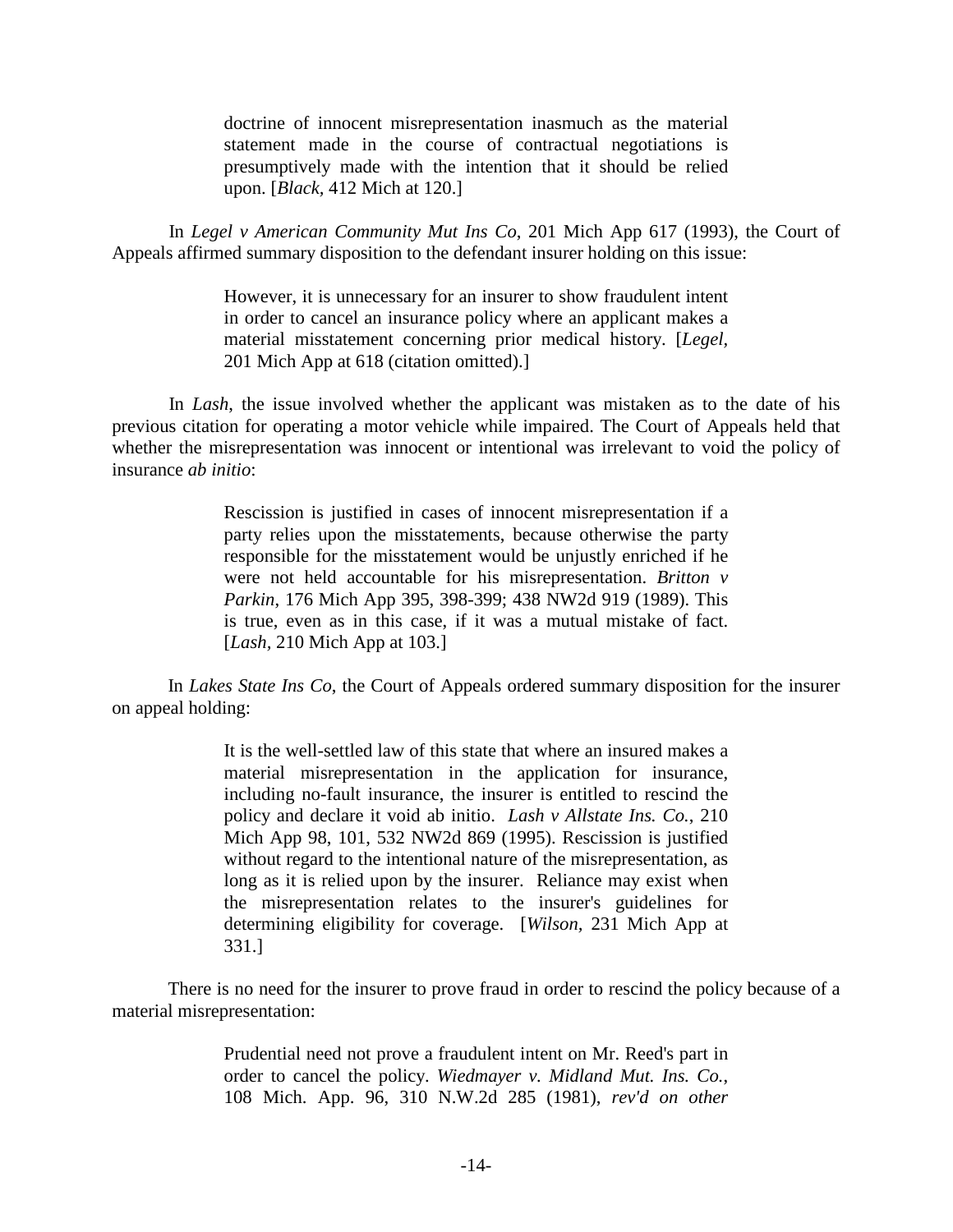*grounds*, 414 Mich. 369, 324 N.W.2d 752 (1982). Mr. Reed had a duty to answer the questions truthfully as the truth was known to him. [*Reed v Prudential Ins Co*, 849 F2d 1473 (6<sup>th</sup> Cir, 1988).]

"[A]n insurance contract can be rescinded due to an intentional or innocent misrepresentation." *Huda*, 341 Fed Appx at 154.

#### **E. THE INSURER MUST RELY ON THE MISREPRESENTATION.**

The insurer may not assert a misrepresentation as a basis to void a policy of insurance if the insurer has not relied on the misrepresentation. *Lash*, 210 Mich App at 103.

In *Darnell*, the plaintiff applied for a no fault insurance policy on April 1, 1980 and denied that any drivers in her household had their licenses revoked, restricted or suspended within three years. The insurer then obtained the plaintiff's driving record and learned that the applicant's husband had a restricted license. Despite having this information, the insurer issued the policy. The Court of Appeals held that the insurer could not later rescind the policy on the basis of the misrepresentation:

> . . . Mrs. Darnell's misrepresentation as to plaintiff's driving record, as a matter of law, was not material since Auto-Owners' very action of issuing the policy with knowledge of plaintiff's record belies any contention that it would have rejected the risk or charged an increased premium. Accordingly, the misrepresentations of Mrs. Darnell were not material, based upon Auto-Owners' actions. [*Darnell,*142 Mich App at 10.]

In order to void a policy for material misrepresentation, the insurer must have justifiably relied upon the misrepresentation. If the insurer was not justified in relying upon the misrepresentation, it may not assert the misrepresentation to void the policy.

But in *Titan Ins Co*, the Supreme Court explained that it is irrelevant whether it would have been easy for an insurer to determine that a misrepresentation was made in the policy: "an insurer is not precluded from availing itself of traditional legal and equitable remedies to avoid liability under an insurance policy on the ground of fraud in the application for insurance, even when the fraud was easily ascertainable and the claimant is a third party." *Id*. at 571.

In *Manier*, the court noted that there was no duty to investigate:

In *Hammoud v Metropolitan Prop & Cas Ins Co,* 222 Mich App 485, 489; 563 NW2d 716 (1997), this court held that "an insurer does not owe a duty to the insured to investigate or verify" a policy applicant's representations "or to discover intentional material misrepresentations." Here, Alice Burton advised defendant that Manier resided in her home, and claims to have no awareness of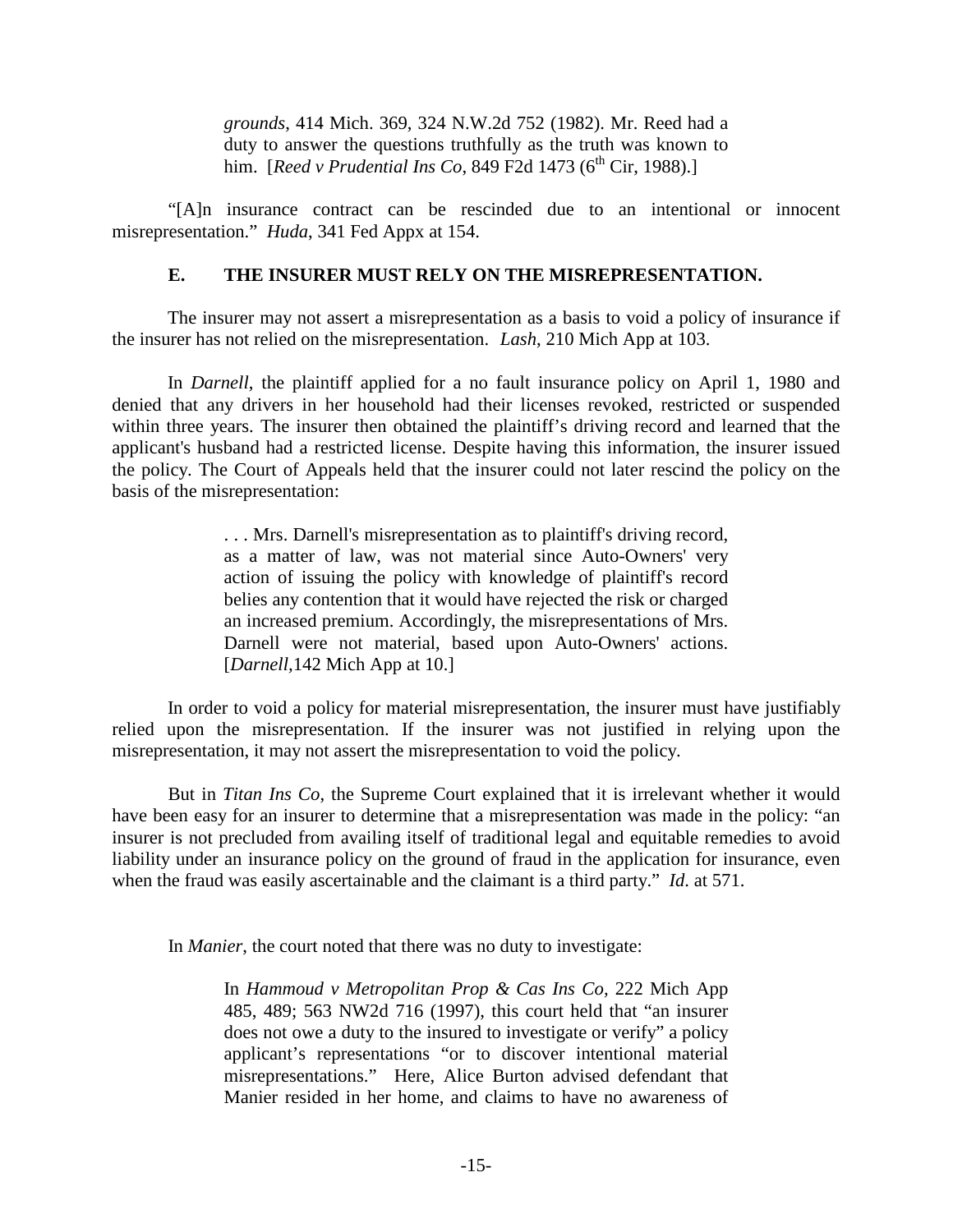Manier's driver's license number. Burton also failed to advise defendant that Manier's girlfriend drove the Silhouette. Reviewing the issue *de novo,* we conclude that defendant could not have "easily ascertained" Burton's misrepresentations at the time she made them. Because no duty of investigation compelled defendant to perform further research regarding Manier's residence, [*Farmers Ins Exch v Anderson*, 206 Mich App 214 (1994)] does not control this case, and the circuit court correctly determined that Burton's misrepresentation entitled defendant to reform the policy. [*Manier,* 281 Mich App at 490.]

For cases involving insurance policies governed by MCL 500.2218, which pertains to life and disability insurance, in *Smith v Globe Life Ins Co*, 460 Mich 446, 460-62 (1999), the Supreme Court held that if the misrepresentation deals with the "hazard assumed" then the insurer is not required to establish reliance under MCL 500.2218 in order to void the policy. The court referred to the language of the statute which provides:

> The falsity of any statement in the application for any disability insurance policy covered by Chapter 34 of this code may not bar the right to recovery thereunder unless such false statement materially affected *either the acceptance of the risk or the hazard assumed by the insurer.* (MCL 500.2218, emphasis added)

In the *Smith* case, the misrepresentation dealt with a misrepresentation that the applicant did not have a heart condition. He had a heart condition and died of a heart attack. The court thus held that the misrepresentation was causally connected to the loss, and thus, the misrepresentation materially affected the hazard assumed regardless of whether the defendant actually relied upon the misrepresentation.

# **F. THE INSURER'S REQUEST FOR INFORMATION MUST BE CLEAR AND UNAMBIGUOUS.**

The material misrepresentation by the insured must be clear and unambiguous.

Where the insurer asks an ambiguous question on the application, the ambiguity will be construed against the insurer. For example, in *Cook v Auto-Owners*, unpublished Michigan Court of Appeals decision docket number 168780 (1995), Cook applied for insurance when her son resided with her and the son's license had been suspended three times during the previous three years and was suspended at the time the application was completed. The claim resulted when the son, Albert Cook, was a pedestrian when struck and killed by a vehicle that had been struck by an uninsured motorist. The application failed to disclose that her son's license had been suspended three times in the previous three years, but the insured claimed that this information was not clearly asked for:

> Cook claims (1) that the form itself was ambiguous, and (2) that the agent who filled out the form asked her only for information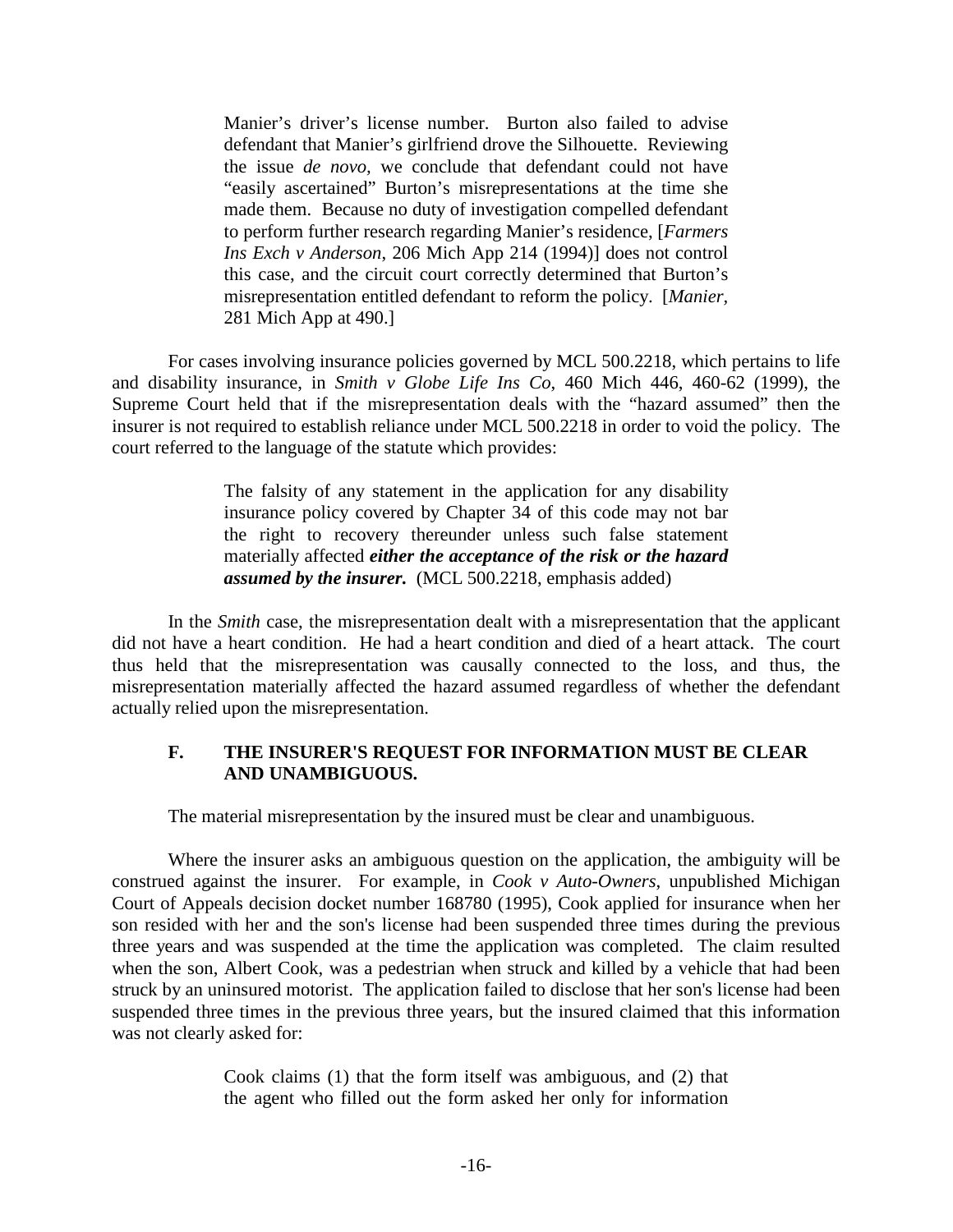regarding any other persons that would drive her vehicle. Plaintiff told the agent that she was the only person that would be driving her vehicle. The agent who filled out the insurance application indicated that she asked each question on the insurance application. According to the agent, she specifically asked plaintiff to identify any other drivers in her household and whether any driver had a license suspension or revocation in the previous three years.

The application contained a section headed 'DRIVER INFORMATION,' which was followed by a heading 'PROVIDE APPLICABLE INFORMATION FOR ALL HOUSEHOLD MEMBERS.' Under these headings are columns asking for the state in which the driver is licensed, the driver license number, the person's name as it appears on the license, and whether the driver is a principal or occasional driver of the insured vehicle. The application also asks whether 'any driver had a license suspension or revocation during the past 3 years.'

Ambiguities in insurance contracts must be construed in favor of the insured and against the insurer, the drafter. *Michigan Mutual Ins Co v Dowell*, 204 Mich App 81, 87; 514 NW2d 185 (1994). Where the provision is clear and unambiguous, its terms must be construed according to their plain, ordinary, and popular meaning. When the terms may reasonably be understood in different ways, the contract is deemed ambiguous. *Id.*

We find the form to be ambiguous. The form can be read so as to lead an applicant to understand that it requests information only as to household members that will drive the insured vehicle. That the form specifically asks for an indication as to whether a household member is either a principal or occasional driver of an insured vehicle creates a question as to whether a person who will not be driving an insured vehicle must be listed. Moreover, the form includes questions pertaining to 'driver', such as whether a driver has had a license suspended within the past three years, and separate questions referring to 'any household member[s].'

Because the application is ambiguous, there is a question of fact as to whether Cook made intentional misrepresentations on the application. Therefore, summary disposition pursuant to MCR  $2.116(C)(10)$  was improperly granted on this issue.

The Court of Appeals addressed the issue in light of a medical condition on an application for mortgage life insurance in *Frost v Minnesota Life Ins Co,* 2007 WL 914627 (Mich Ct App Docket No. 273745, March 27, 2007). Plaintiff's decedent wife described herself as bulimic, but she was never diagnosed as bulimic. During her pregnancy, she was referred to a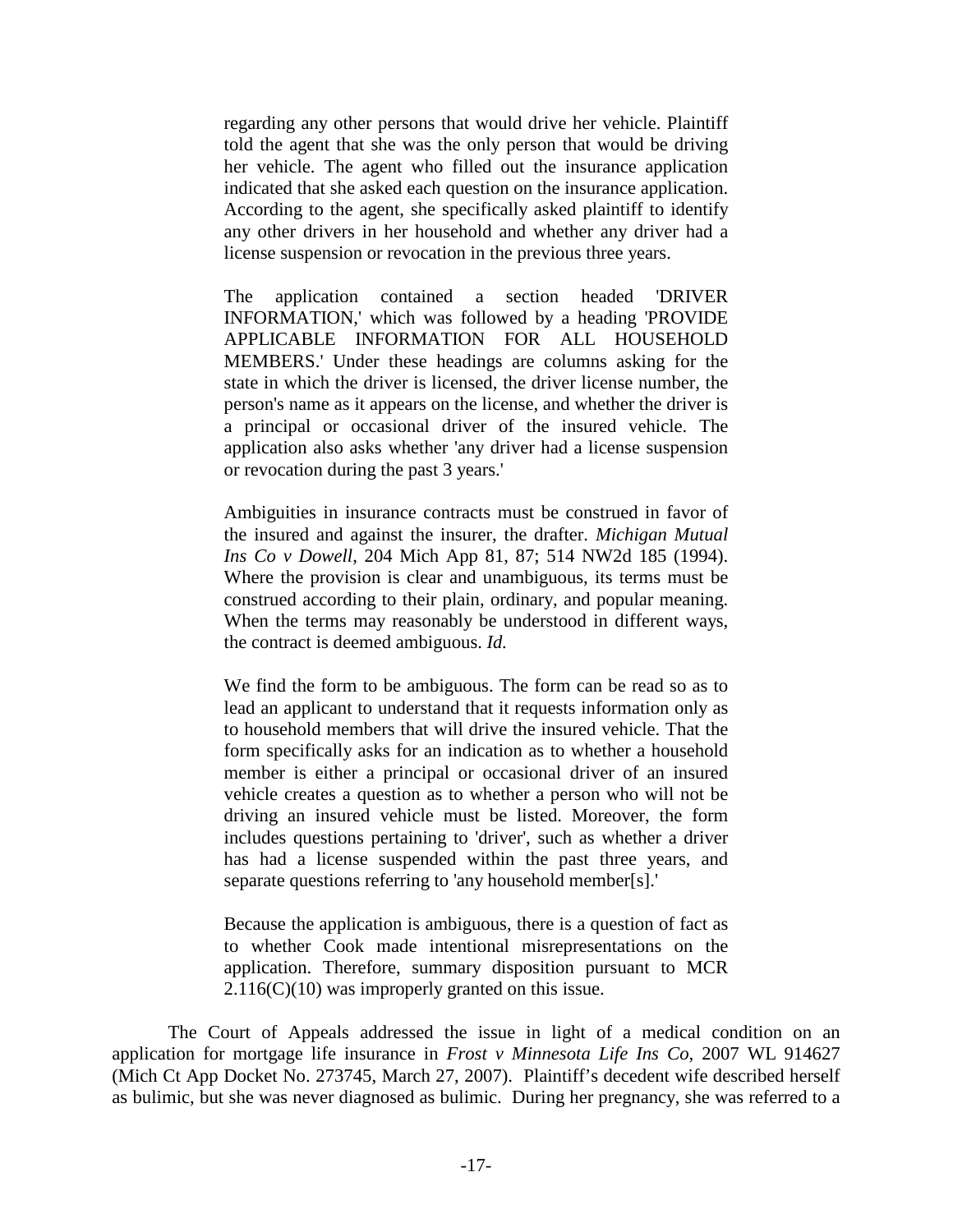psychologist due to the failure to experience normal weight gain, but she never actually went to the appointment. After the pregnancy, the plaintiff and the decedent purchased mortgage life insurance. Question 3 on the application asked whether the decedent had ever had, or been treated for, mental disorders. The decedent answered no to this question. Three months later, the decedent died due to heart problems, potassium deficiency, and bulimia nervosa. The insurer denied coverage claiming a misrepresentation of the decedent's mental health in the application. The insurer relied on the fact that the Diagnostic and Statistics Manual of Mental Disorders (4th Ed, 1994), a treatise regarding the diagnosis of mental disorders, indicated that eating disorders were mental disorders. Because bulimia is an eating disorder, the insurer argued that this amounted to a mental disorder under the medical treatise. The Court of Appeals rejected this because:

> It is unlikely that the average lay person is familiar with the provisions of the DSM-IV, and there is no evidence that the decedent was familiar with the treatise. Further there is no evidence that the decedent had ever been diagnosed by a qualified health professional as having a recognized eating disorder before her death and, regardless of how we may view the decedent's behavior in light of the diagnosis criteria for eating disorders, lay persons are not qualified to make medical diagnoses. Thus the mere fact that an eating disorder qualifies as a mental disorder under the DSM-IV does not itself prove that the decedent's condition constituted a mental disorder or that she believed it to be a mental disorder. [*Id.* at slip op p 2.]

The court also noted that the fact that the decedent was referred to a psychologist for counseling does not prove that she had or believed she had a mental disorder. Therefore, under the facts, the court found a question of fact regarding whether the decedent made a false representation in her application for insurance.

#### **G. THE INNOCENT THIRD PARTY RULE HAS BEEN RECENTLY REJECTED.**

In the past, the Michigan appellate courts had held that, in cases where the insured has made a misrepresentation in the application and there is an intervening accident involving an innocent third party before the time the insurer voids the policy, then the insurer is then estopped or barred from voiding the policy.

In *Ohio Farmers Ins Co v Michigan Mut Ins Co*, 179 Mich App 355, 364-65 (1989), the Court of Appeals held on this issue:

> Therefore, we conclude that basic public policy considerations require that, once an innocent third party is injured in an accident in which coverage is in effect on the automobile, an insurer will be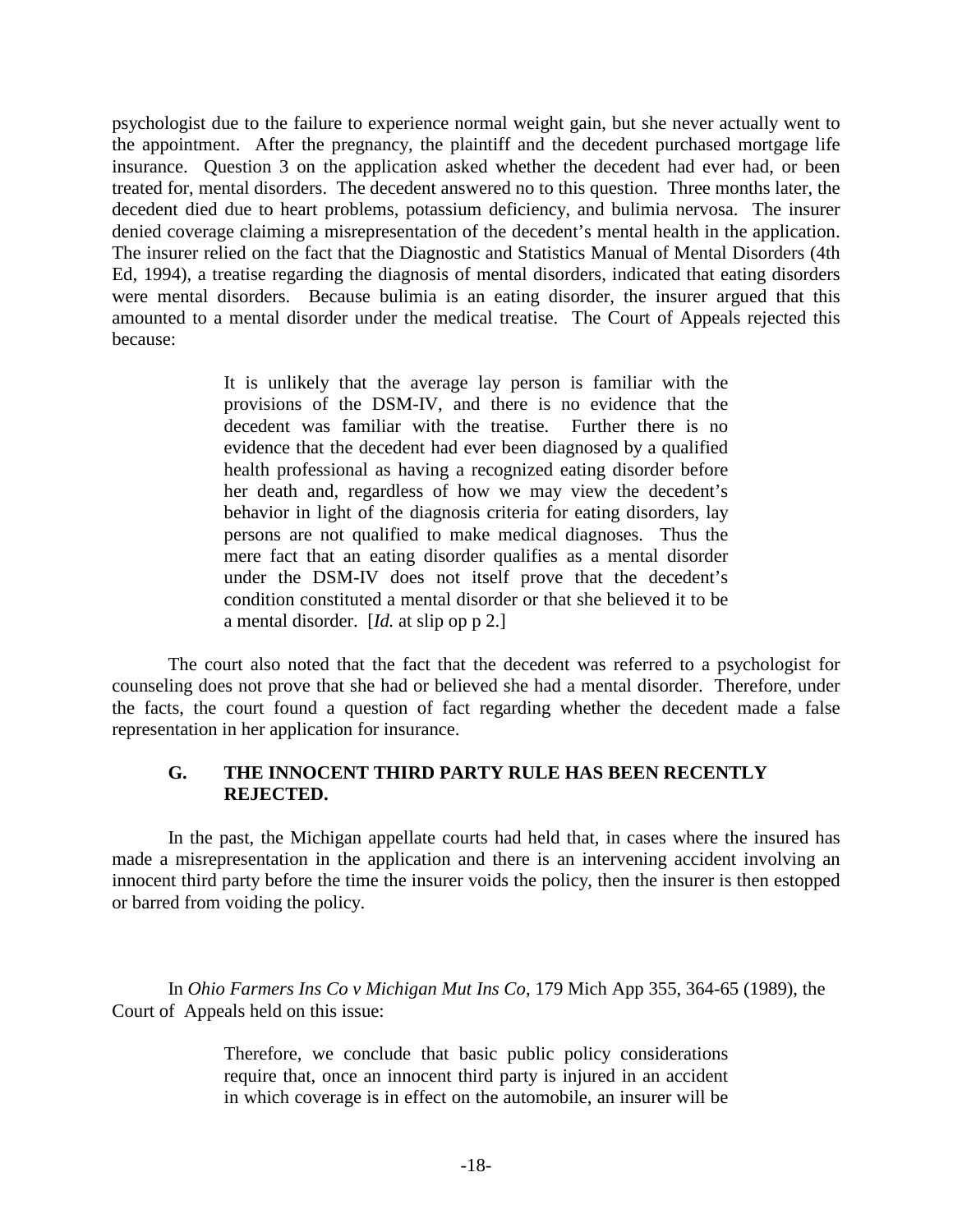estopped from asserting rescission as a basis upon which it may limit its liability to the statutory minimum. Accordingly, the trial court was correct in determining that plaintiff failed to state a claim upon which relief can be granted.

In *Katinsky v Auto Club Ins Ass'n*, 201 Mich App 167, 170-71 (1993), the Court of Appeals held:

> A false representation in an application for no-fault insurance that materially affects the acceptance of the risk entities the insurer retroactively to void or cancel a policy. See *Auto-Owners Ins Co v Comm'r of Ins,* 141 Mich App 776, 779-780; 369 NW2d 896 (1985). However, this right to rescind ceases to exist once there is a claim involving an innocent third party. *Darnell v Auto-Owners Ins Co,* 142 Mich App 1, 9; 369 NW2d 243 (1985). Public policy requires that an insurer be estopped from asserting rescission when a third party has been injured. *Ohio Farmers Ins Co v Michigan Mutual Ins Co,* 179 Mich App 355, 364-365; 445 NW2d 228 (1989). Therefore, any misrepresentation McBride may have made on an insurance application regarding the validity of the check cannot result in rescission of the policy with respect to plaintiff's claim.

In *Anderson*, 206 Mich App at 214, the Court of Appeals held that the estoppel to void the policy would only apply to the statutorily mandated minimum coverage of \$20,000/\$40,000. In *Anderson* case, the policy provided liability limits of \$100,000/\$300,000 and the court held that the insurer would be able to rescind the policy to the extent of the coverage in excess of the statutorily mandated minimum coverage.

The Michigan Court of Appeals further held that the estoppel to assert rescission does not apply to any "optional" coverage which the court defined as "any lawful coverage in excess of or in addition to the [mandatory minimum] coverage specified for a motor vehicle liability policy." *See* MCL 257.520(g). In *Lakes State Ins Co*, the Court of Appeals held:

> Once an innocent third party is injured in an accident in which coverage was in effect with respect to the relevant vehicle, the insurer is estopped from asserting fraud to rescind the insurance contract. MCL 257.520(f)(1); MSA 9.2220(f)(1); *Auto-Owners Ins. Co. v Johnson*, 209 Mich App 61, 64, 530 NW2d 485 (1995). However, an insurer is not precluded from rescinding the policy to void any 'optional' insurance coverage, MCL §257.520(g); MSA  $9.2220(g)$ , unless the fraud or misrepresentation could have been 'ascertained easily' by the insurer. [*Lake States Ins Co*, 231 Mich App at 331-32.]

One unpublished case from the Michigan Court of Appeals further suggested that an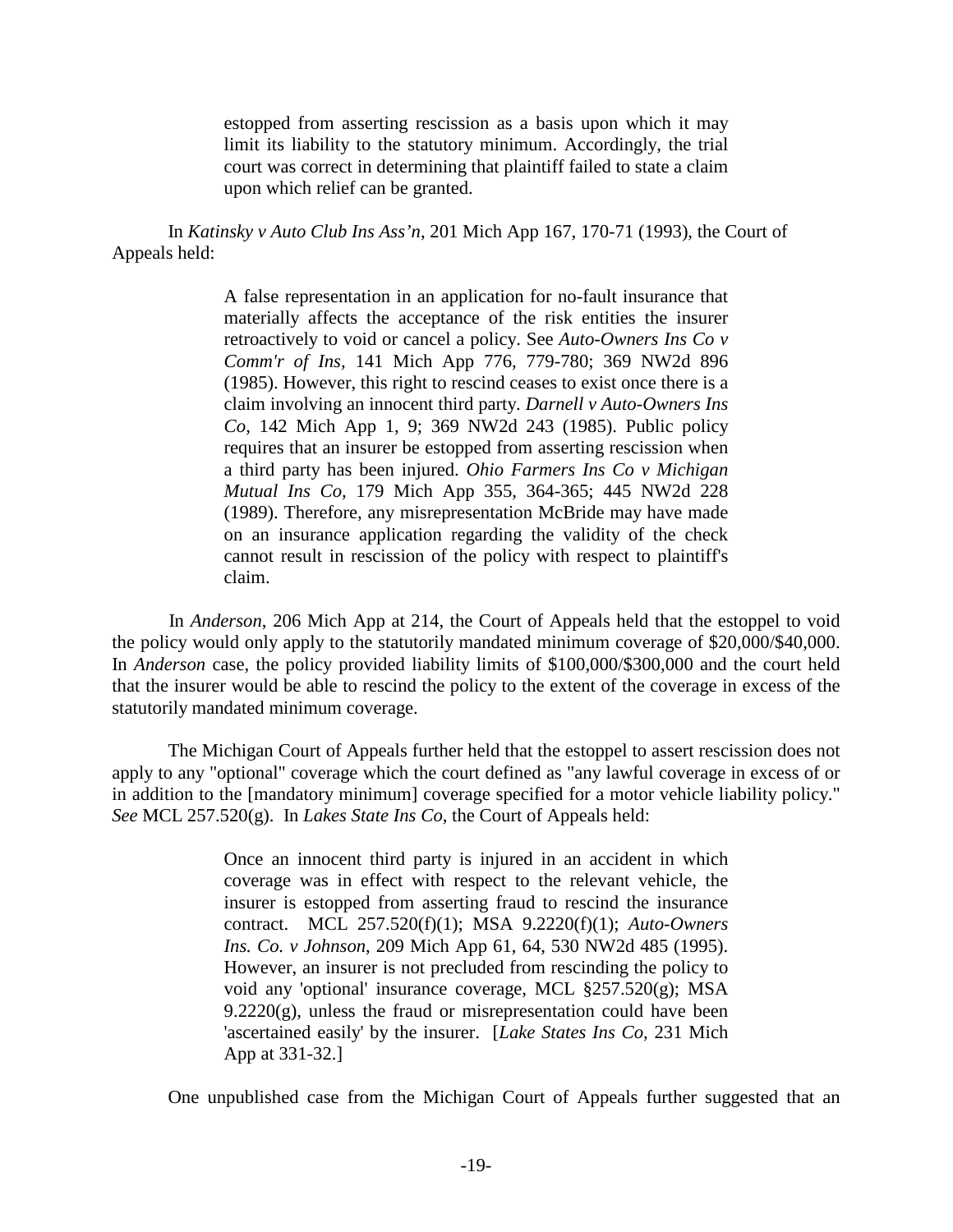"innocent third party" includes only those third parties injured or killed by a vehicle and excludes a lienholder. *See GMAC v Titan Ins Co*, 2004 WL 2256170 (Mich Ct App Docket No. 244722, Oct 7, 2004).

In *Continental Gen Ins Co v Gershonowicz,* 2008 Mich App Lexis 762 (Mich Ct App Docket No. 277199, April 15, 2008), the Court of Appeals concluded that the innocent third party exception to rescissions for material misrepresentation did not apply to health insurance. The court noted that the insurer's right to rescind a health insurance policy is not limited by statute as the right to rescind auto insurance policies is by MCL 257.520.

The innocent third party rule, however, has recently been rejected by the Michigan Court of Appeals. In *Bazzi v Sentinel Ins Co*, \_\_Mich App \_\_; \_\_NW2d\_\_ (Docket No. 320518, 2016) 2016 Mich App Lexis 1153 the Court of Appeals followed the Supreme Court's ruling in *Titan* Ins Co, 491 Mich at 547. The Court of Appeals concluded that, in light of the Supreme Court's precedent discussing the traditional defenses available to insurers, no special protections existed for injured innocent third-parties claiming a right to no fault benefits:

> [T]he Supreme Court in Titan clearly held that fraud is an available defense to an insurance contract except to the extent that the Legislature has restricted that defense by statute. . . .  $[T]$ he Legislature has not done so with respect to PIP benefits under the no-fault act, and, therefore[,] the judicially created innocent thirdparty rule has not survived the Supreme Court's decision in Titan. . . . Therefore, if an insurer is able to establish that a no-fault policy was obtained through fraud, it is entitled to declare the policy void ab initio and rescind it, including denying the payment of benefits to innocent third-parties. [Bazzi, \_\_Mich App at slip op p 10.]

Other Court of Appeals panels have reached the same conclusion as *Bazzi*. *AR Therapy Serv v Progressive Marathon Ins Co*, 2016 Mich App Lexis 1148 (Mich Ct App Docket No. 322339, June 14, 2016); *State Farm Mut Auto Ins Co v Mich Mun Risk Mgmt Auth*, \_\_Mich\_\_; \_\_\_NW2d\_\_\_; 2016 Mich. App. LEXIS 1605, at \*6; *Oakwood Healthcare v Hartford Ins Co*, 2016 Mich App Lexis 2174 (Mich Ct App Docket No. 328162, November 22, 2016); *Dewley v Pioneer State Mut Ins Co*, 2016 Mich App Lexis 1975 (Mich Ct App Docket No. 324751, October 25, 2016).

An application for leave to appeal to the Michigan Supreme Court has been filed in *Bazzi*, but leave has not been granted, and *Bazzi* is currently binding precedent.

# **H. THE INSURER MUST RESCIND AND MAY NOT PROCEED AS A CANCELLATION.**

Where the insurer has a right to rescind the policy for a misrepresentation and void the policy from the inception of the policy, the insurer must take steps to do so. However, if the insurer learns of the misrepresentation and then chooses to cancel the policy, then the policy is not void from the inception, and the rules of cancellation apply.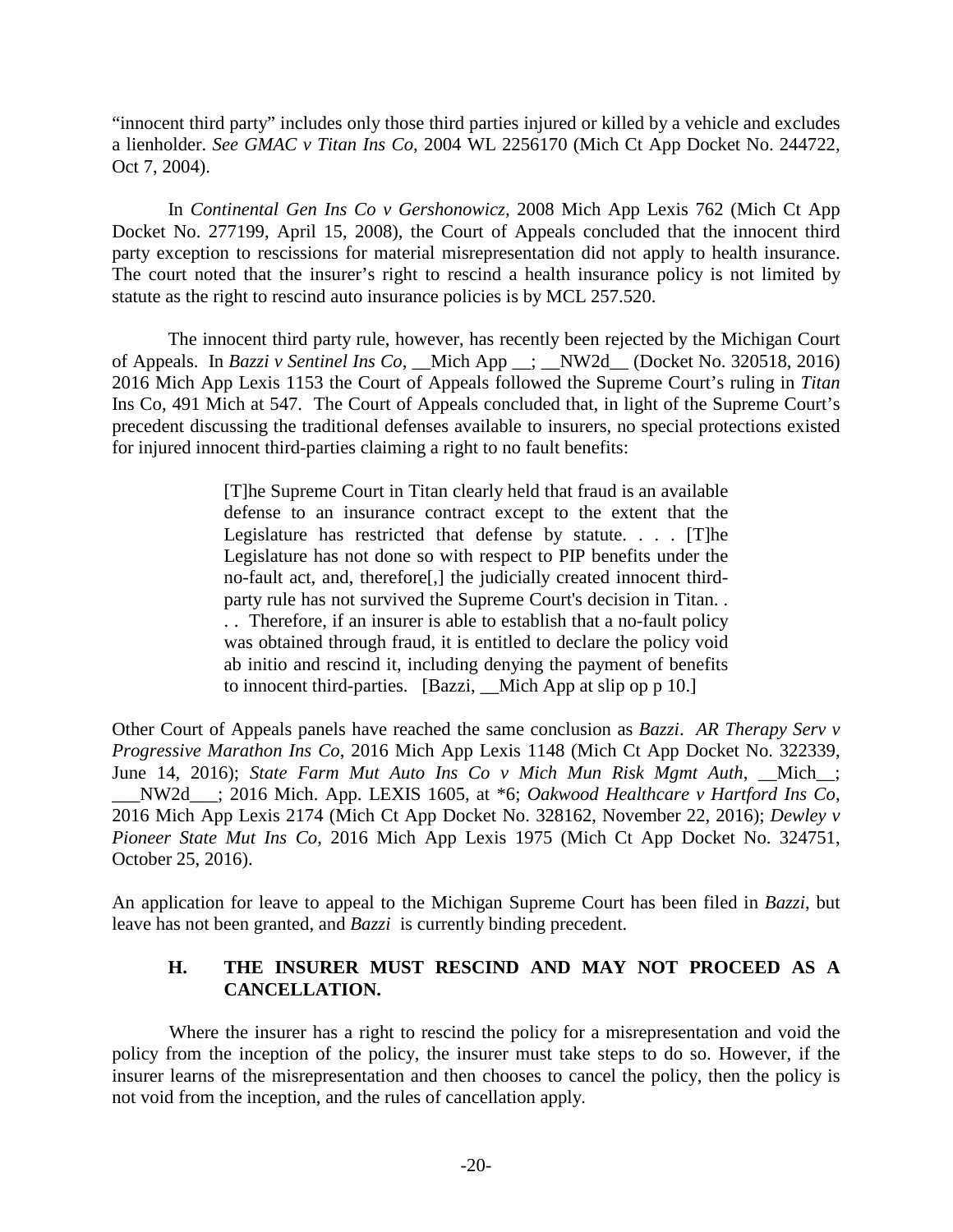For example in *Burton v Wolverine Mutual Ins Co*, 213 Mich App 514 (1995), the insured learned of the misrepresentation but chose to retain the earned portion of the premium and then cancelled the policy. Before the effective date of cancellation, the accident occurred. The court held that the insurer was barred from claiming that the policy was void:

> The remedy that defendant seeks is untenable. Defendant wishes, upon the discovery of a misrepresentation in the application, to have the right to collect a premium and provide coverage as long as there are no losses and yet remain entitled to choose rescission and deny coverage if a loss occurs. In short, defendant wishes to be able to earn a premium without having to provide coverage. That, however desirable it may be to defendant, is not an available option. Rather, it must either rescind the policy upon discovery of the misrepresentation and refund the premium or cancel the policy, retaining the premium earned until the effective date of the cancellation and provide coverage until the effective date of the cancellation. But it cannot have its premium and deny coverage too.

> In sum, defendant was entitled upon discovery of the misrepresentation to rescind the policy issued to plaintiffs. Instead, it chose to continue coverage for approximately three weeks longer and to retain a premium for that period. Having chosen to do so, defendant was obligated to provide coverage for that period and to pay the loss that happened to have occurred. [*Burton,* 213 Mich App at 519-520.]

Similarly, in *Hill v Pioneer State Mutual*, 2001 WL 1353655 (Mich Ct App Docket No. 222646, Nov 2, 2001), the insureds failed to mention to the defendant's agent that their son was living with them and driving their vehicles at the time of the application. Subsequently, the agent learned that the son was residing with them and obtained a motor vehicle report and learned that he had nine points. Despite this knowledge the insurer issued the policy covering the insureds and their son. One day later, the insurer issued a cancellation notice effective December 15, 1997. However, on November 19, 1997 the son was involved in an accident. When the insurer became aware of the accident, it then sent a letter on December 20, 1997 seeking to rescind the policy and return the premium. The Court of Appeals relied upon the decision in *Burton*, holding that the insurer had the option to rescind the policy *ab initio* once it determined that misrepresentation had occurred but instead chose to cancel the policy and keep the premium payment. Thus, the defendant was barred from later attempting to rescind the policy:

> Like the defendant in *Burton*, defendant in the instant case had the option to rescind plaintiffs' policy ab initio once it determined that misrepresentation occurred; instead, defendant chose to cancel the policy and keep plaintiffs' premium payment. Like the plaintiff in *Burton*, Gregory was in an accident during the covered period before a cancellation notice was to take effect. Defendant in the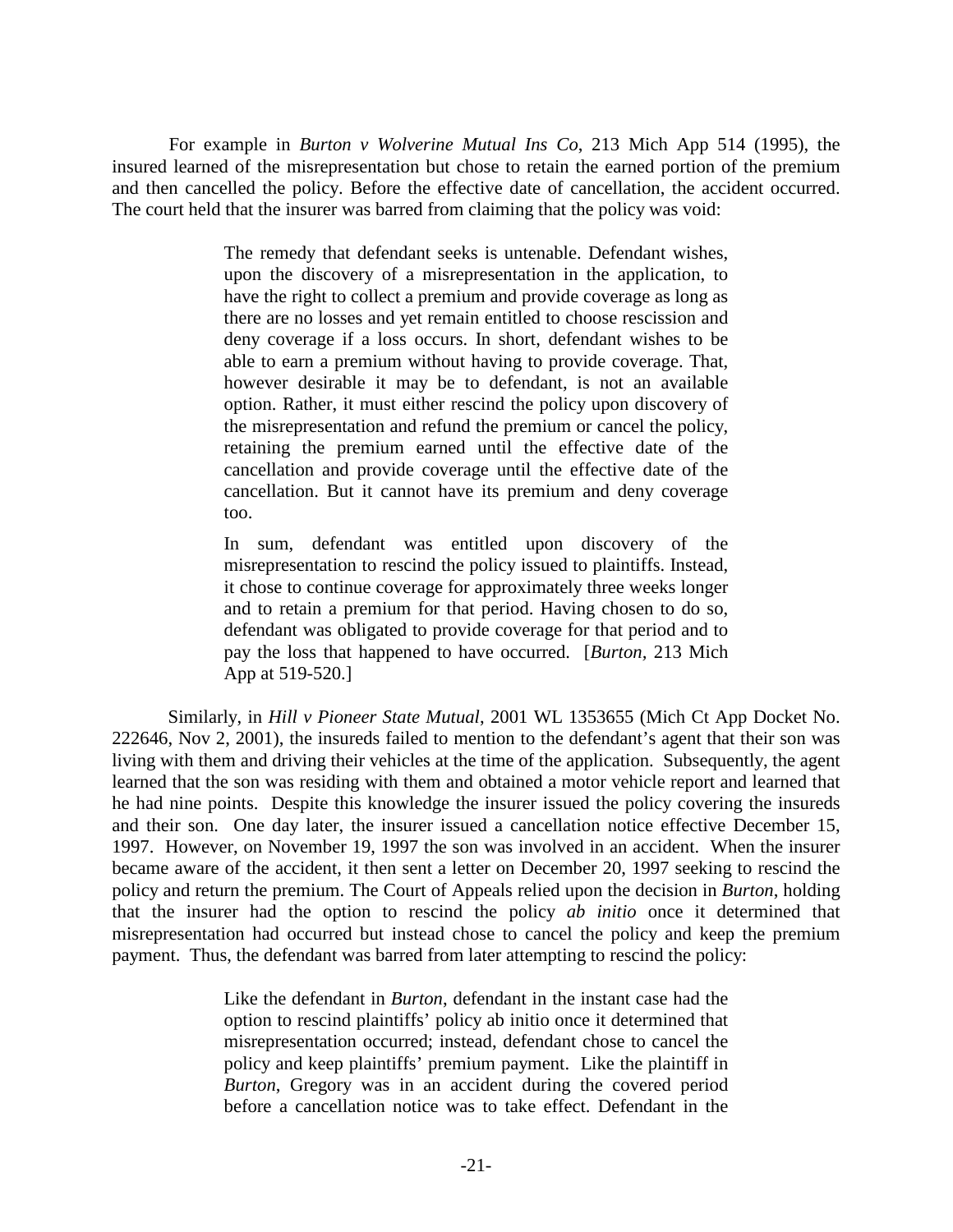instant case, like the defendant in *Burton*, attempted to rescind plaintiffs' policy once it learned of the accident. As in *Burton*, defendant is not entitled to do so. Indeed, defendant had already chosen its remedy by canceling plaintiffs' policy instead of rescinding it, and it cannot 'have its premium and deny coverage too.' *Id.* at 520. The trial court did not err by relying on *Burton* to rule for plaintiffs.

*See also NCMIC Ins Co v Dailey*, 2006 WL 2035597 (Mich Ct App Docket No. 267801, July 20, 2006), in which the court held that the insurer could rescind the legal malpractice policy because the attorney (through his agent) had materially misrepresented items on the application, but the insurer had to refund policy premiums to put the parties back to the status quo since the policy was void *ab initio*.

*See also Al-Talaqani V Liberty Mut Gen Ins Co*, 2016 US Dist Lexis 110576 (ED Mich, July 21, 2016), where the insured misrepresented the owner of the vehicle and failed to list a driving age son but the Court found that the insurer was estopped from rescinding the policy after an accident because the insurer had learned of the misrepresentations before the accident and decided to cancel the policy rather than rescind it at that time.

# **I. RETENTION OF INSURANCE PREMIUMS WHERE POLICY IS RESCINDED FOR MISREPRESENTATIONS**

Where an insurer seeks to rescind a contract for insurance on the basis of misrepresentation the general rule is that the insurer must return all premiums paid by the insured. *Burton v Wolverine Mut Ins Co*, 213 Mich App 514, 520 (1995); *NCMIC Ins Co v Dailey*, 2006 WL 2035597 (Mich Ct App Docket No. 267801, July 20, 2006). The rationale behind this rule is that the parties will be restored to their pre-contract status quo. *Id*.*.*

Although there are no cases on point in Michigan, other states have noted an exception to this general rule. Specifically, these cases have held that if an insured makes material misrepresentations in the application and an insurance company pays claims under the policy, the insurance company is entitled to a setoff and need not return the full premium to rescind the policy.

In *American Standard Ins Co v Durham*, 403 N.E.2d 879 (Ind Ct App, 1980), citing 6 Couch on Insurance (2d ed. 1961) § 34:35 at 779, the Court held:

> Notwithstanding the general rule that, in order to avoid liability on a policy there must be a prompt tender of premiums, such a tender is not necessary where . . . the insurer has paid a claim thereon which is greater in amount than the premiums paid.

> Though not cited by the parties, directly on point is a 60 year old Indiana case, *Great Eastern Casualty Co v Collins* (1920), 73 Ind App 207, 126 NE 86. Collins sued Great Eastern for failure to pay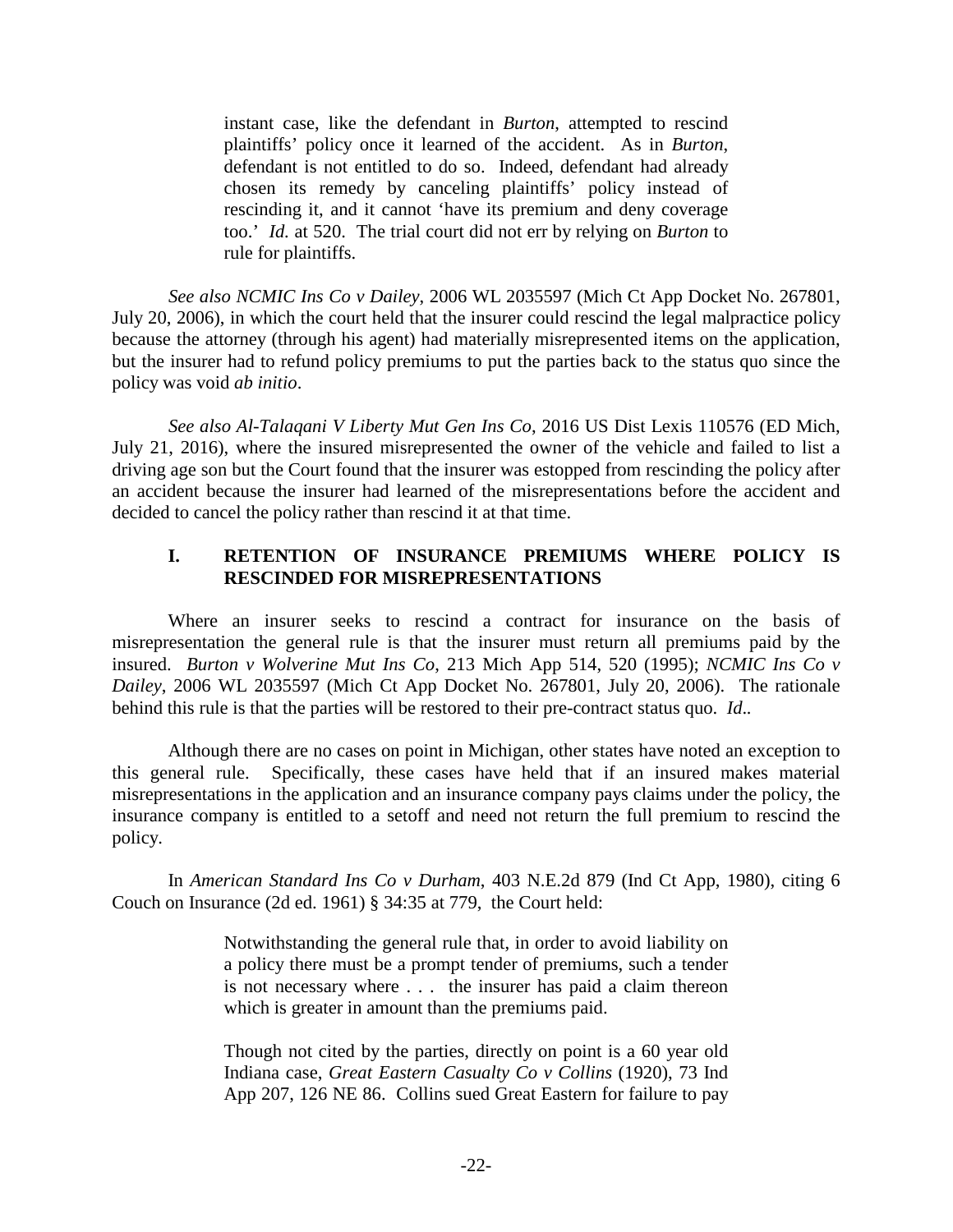on an insurance policy. As a defense, Great Eastern asserted a material misrepresentation in the policy application, entitling the company to a rescission of the contract. Over the six months the policy had been in effect, Collins had paid \$16 in premiums, but had received \$16.67 on a previous claim. ...

On appeal, this court held that when an insurance company has already paid out more in claims than had been paid in premiums, there is no need to tender premiums into the court. The court summarized:

We are not unmindful of the rule in this state, so well established that we do not need to cite authorities, that in order to avoid liability there must be a seasonable and prompt tendering back of premiums received. . . . (But) the law, as well as equity and good conscience, does not require appellant to return the premiums where appellee was appellant's debtor for more than the amount thereof. [*Durham,* 403 NW2d at 881-882 (internal citations omitted).]

Likewise, in *Gutting* v *Shelter Mut Ins Co*, 905 SW2d 550 (Mo Ct App, 1995), the insurance company was allowed to offset losses by retaining the insured's premium upon rescission. In *Gutting, supra*, the insured brought a claim to recover for losses from a fire. The insurer denied plaintiff's claim and rescinded the policy on grounds that plaintiff failed to disclose prior insurance claims on her application. Because the insurer had already made a \$2,500 advance payment for the loss, it refused to tender back any of the premium and requested reimbursement from the insured for money advanced in excess of the premium. The Court held that "where, as here, the insurer has paid money to the insured under the policy which is subsequently rescinded by reason of the insured's knowingly false application, and the money paid exceeds the premium received by the insurer, the insurer has a right of offset, and return of the premium is not a condition precedent to rescission." *Id*.

In *Borden v Paul Revere Life Ins Co*, 935 F2d 370 (CA 1, 1991), the Court determined that an insurance company was not in breach of contract and could rightfully rescind a policy for the insured's misrepresentations where the insurer had paid close to \$65,000 in benefits as compared to the insured's \$1,500 in premium payments:

> The function of rescission, after all, is to restore the status quo ante--a feat which will customarily involve returning the consideration originally paid. But the rule--like most rules--is not without its exceptions. We think it is good law that, when an insurer has paid a claim to an insured under a policy which is subsequently rescinded by reason of the insured's knowingly false application, and the monies paid are in excess of the premiums received, the insurer has a right of offset; hence, return of the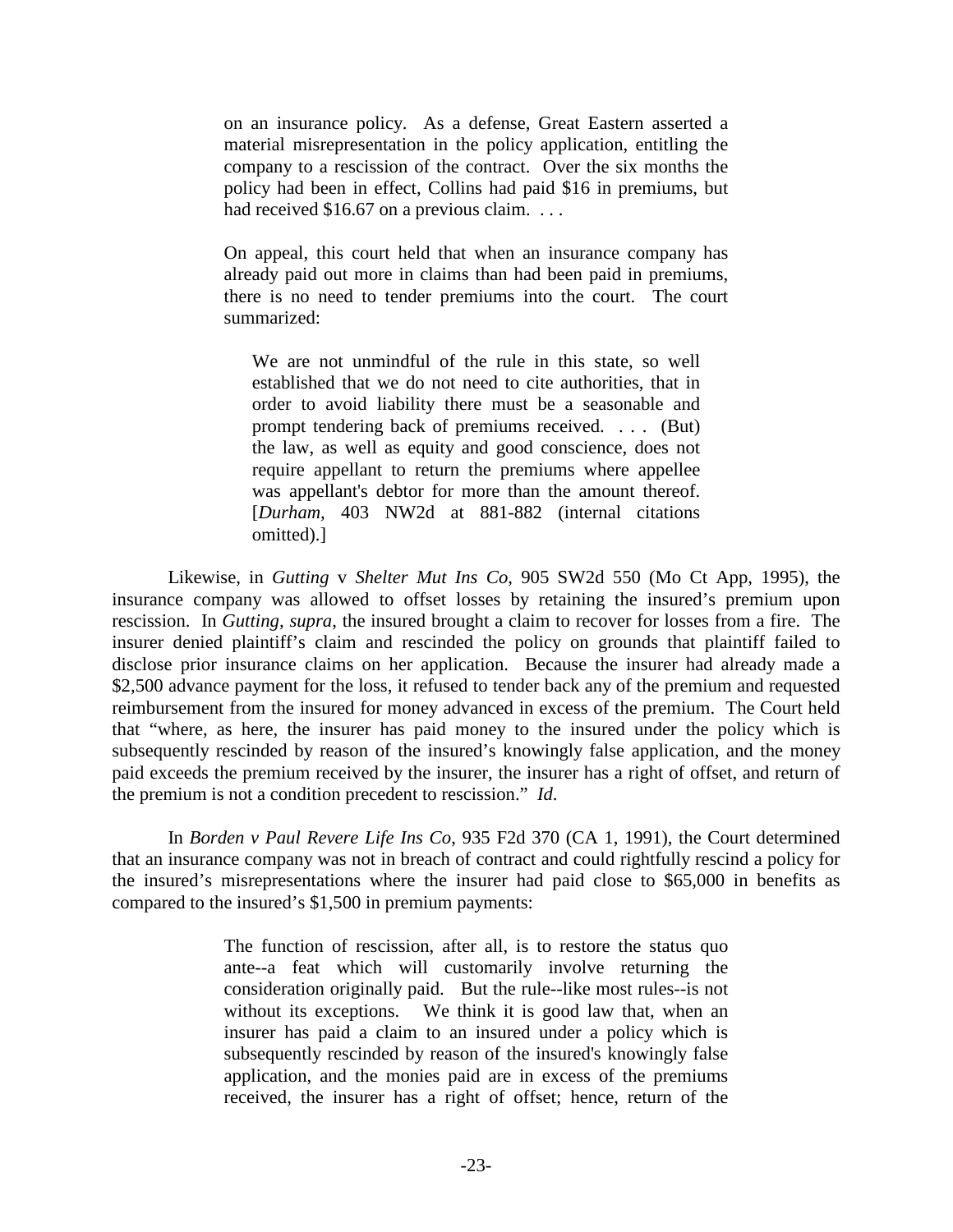premium is not a condition precedent to rescission. *Accord American Standard Ins Co v Durham*, 403 NE2d 879, 881 (Ind Ct App 1980); *Mincho v Bankers' Life Ins Co*, 129 AD 332, 113 NYS 346, 348 (1908); *see also* 6 *Couch on Insurance 2d* [§34.35]*,* at 892- 93 [(1985)]; 3A J. Appleman, *Insurance Law & Practice* § 1832 (1979); 2 *Black on Rescission* § 483, at 1219-20 (1929). A contrary rule – requiring an insurer which has already overpaid a scalawag insured to throw good money after bad in order to set aside a policy obtained by the insured's deceit – would make no sense. [*Borden,* 935 F2d at 379.]

# **J. MISREPRESENTATIONS BY THE INSURED MAY NOT AFFECT THE INSURER'S LIABILITY TO THE LIENHOLDER.**

There are two types of loss-payee/mortgage clauses: 1) standard clauses and 2) ordinary clauses. While the two have confusingly similar names, they are in fact very different. Ordinary clauses (also referred to as open loss clauses) merely direct the insurer to pay the proceeds of the policy to the lienholder, as its interest may appear, before it makes payment to the insured. Under these provisions, the leinholder does not have a separate interest from the insured. It merely collects as the insured would, standing in the place of the insured. *Foremost Ins Co v Allstate Ins Co*, 439 Mich 378, 383 (1992). *Van Reken v Michigan Basic Prop Ins Ass'n*, 2001 Mich App Lexis 482 (Mich Ct. App, Docket No. 216478, May 18, 2001), provides an example of an ordinary clause.

> In this case, the loss payable clause covering plaintiffs' interest in the property was clearly an ordinary loss payable clause, because it provided for payment to the insured and plaintiffs "as their interests may appear," *without any additional language providing that plaintiffs would be protected from loss* based on any act or neglect of the insured. [*Id*. at slip op p 2 (emphasis added).]

Standard clauses (also called union clauses or New York clauses), on the other hand, create a separate contract between the leinholder and the insurance company. They do so by noting the leinholder's right to recover in spite of any action by the insured. *Foremost Ins Co*, 439 Mich 383-384. *Foremost* provides an example of a standard clause. It provided in part:

> Loss or damage, if any, under the policy shall be payable as interest may appear to [State Employees Credit Union] and this insurance as to the interest of the Bailment Lessor, Conditional Vendor, Mortgagee or other secured party of Assignee of Bailment Lessor, Conditional Vendor, Mortgagee or other secured party [herein called a Lienholder] shall not be invalidated by any act or neglect of the Lessee, Mortgagor, Owner of the within described automobile. [*Id*. at 382.]

Under standard mortgage clauses, a separate contract is formed, and the leinholder retains the right to recovery. This point is well settled in Michigan. "It is well settled that a policy's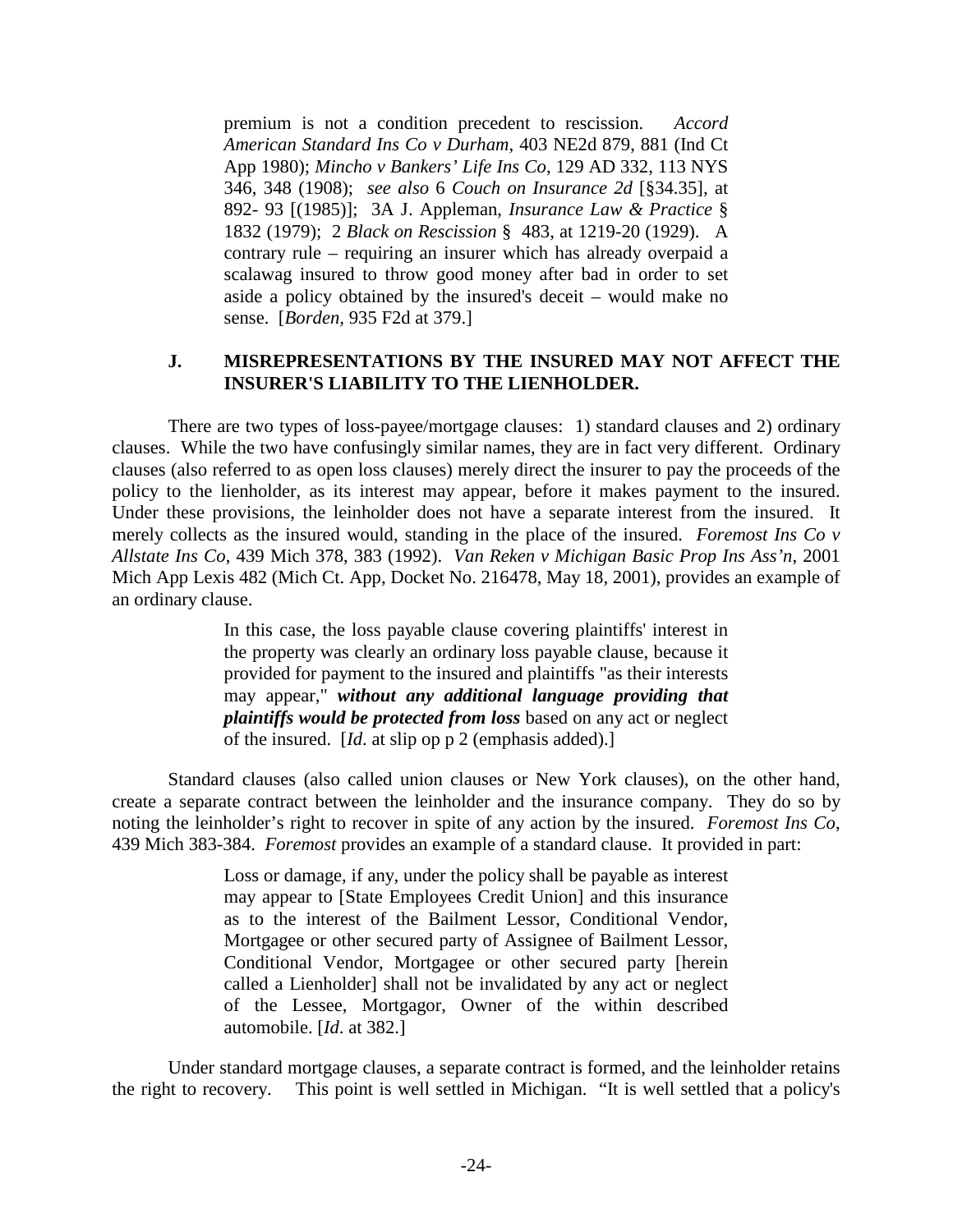standard mortgage clause constitutes a separate and distinct contract between a mortgagee and an insurance company for payment on the mortgage." *Singer v American States Ins*, 245 Mich App 370, 379; 631 NW2d 34 (2001). "A standard mortgage clause, such as the one contained in the insurance policy at issue, creates an independent contract between the mortgagee and the insurer so that the mortgagee's rights under the policy are not subject to forfeiture because of any act or omission of the mortgagor." *Cole v Michigan Mut Ins Co*, 116 Mich App 51, 55; 321 NW2d 839 (1982).

The Michigan Supreme Court long ago held that misrepresentations in the application for insurance do not affect the leinholder's rights under a standard mortgage clause.

> In the instant case, the defendant argues that Barrus made certain misrepresentations in his application for the policy. He represented that there was only a mortgage of \$1,000 on the property, whereas, in reality, the total amount of the encumbrances was \$1,400. Moreover, the true state of Vanderwarker's title was not set forth. Assuming that the statements in the application as to the amount of the encumbrances and status of the title constituted warranties and that these warranties were breached by the falsification of the amount of the mortgages and status of title, can such defense be pleaded in a suit by the mortgagee on the policy? It has been almost universally held that the clause, 'this insurance, as to the interest of the mortgagee shall not be invalidated by any act or neglect of the mortgagor or the owner of the within described property,' prevents the insurance company from raising the defense that there were misrepresentations or breaches of warranty when the policy was taken out. As it is commonly stated, the abovequoted words in the standard clause precludes the defense of breach of condition or misrepresentation by any acts or neglects of the mortgagor contemporaneous with or subsequent to the issuance of the main policy. [*Citizens State Bank of Claire v State Mut Rodden Fire Ins Co of Michigan*, 276 Mich 62, 69 (1936).]

This rule of law is well accepted as the general rule throughout the country. See: 24 ALR 3d 435 ("The courts, in applying such a clause, have held that fraud, false swearing, or other misconduct on the part of a mortgagor will not preclude an innocent mortgagee from recovering on a property insurance policy, regardless of whether the act or neglect of the mortgagor occurred before, at the time of, or subsequently to, the issuance of the policy."); and 4 Couch on Ins § 65:48 ("Under the standard or union mortgage clause, an independent or separate contract or undertaking exists between the mortgagee and the insurer, which cannot be defeated by improper or negligent acts of the mortgagor, whether done or permitted prior or subsequently to, or at the time of, the issuance of the policy.")

# **K. FRAUDULENT INSURANCE ACT**

MCL § 500.4503 defines fraudulent insurance acts which include acts or omissions committed by any person who knowingly and with intent to injure, defraud or deceive: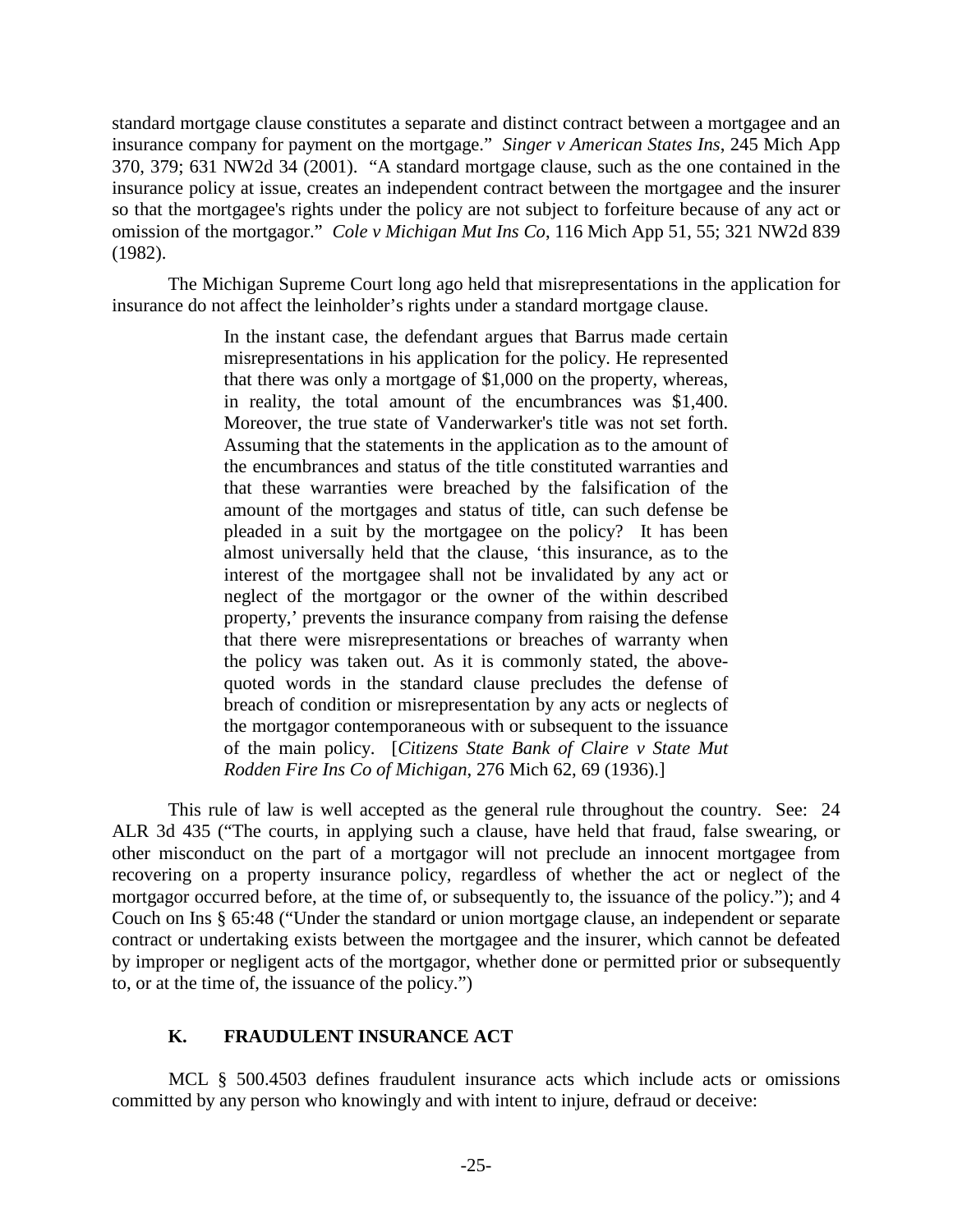(a) Presents, causes to be presented, or prepares with knowledge or belief that it will be presented to or by an insurer or any agent of an insurer, or any agent of an insurer, reinsurer, or broker any oral or written statement knowing that the statement contains any false information concerning any fact material to an application for the issuance of an insurance policy.

(b) Prepares or assists, abets, solicits, or conspires with another to prepare or make an oral or written statement that is intended to be presented to or by any insurer in connection with, or in support of, any application for the issuance of an insurance policy, knowing that the statement contains any false information concerning any fact or thing material to the application.

(c) Presents or causes to be presented to or by any insurer, any oral or written statement including computer-generated information as part of, or in support of, a claim for payment or other benefit pursuant to an insurance policy, knowing that the statement contains false information concerning any fact or thing material to the claim.

(d) Assists, abets, solicits, or conspires with another to prepare or make any oral or written statement including computer-generated documents that is intended to be presented to or by any insurer in connection with, or in support of, any claim for payment or other benefit pursuant to an insurance policy, knowing that the statement contains any false information concerning any fact or thing material to the claim.

(e) Solicits or accepts new or renewal insurance risks by or for an insolvent insurer.

(f) Removes or attempts to remove the assets or records of assets, transactions, and affairs, or a material part of the assets or records, from the home office or other place of business of the insurer or from the place of safekeeping of the insurer, or who conceals or attempts to conceal the assets or record of assets, transactions, and affairs, or a material part of the assets or records, from the commissioner.

(g) Diverts, attempts to divert, or conspires to divert funds of an insurer or of other persons in connection with any of the following:

(i) The transaction of insurance or reinsurance.

(ii) The conduct of business activities by an insurer.

(iii) The formation, acquisition, or dissolution of an insurer. (h) Employs, uses, or acts as a runner, capper, or steerer with the intent to falsely or fraudulently obtain benefits under a contract of insurance or to falsely or fraudulently assert a claim against an insured or an insurer for providing services to the client, patient, or customer.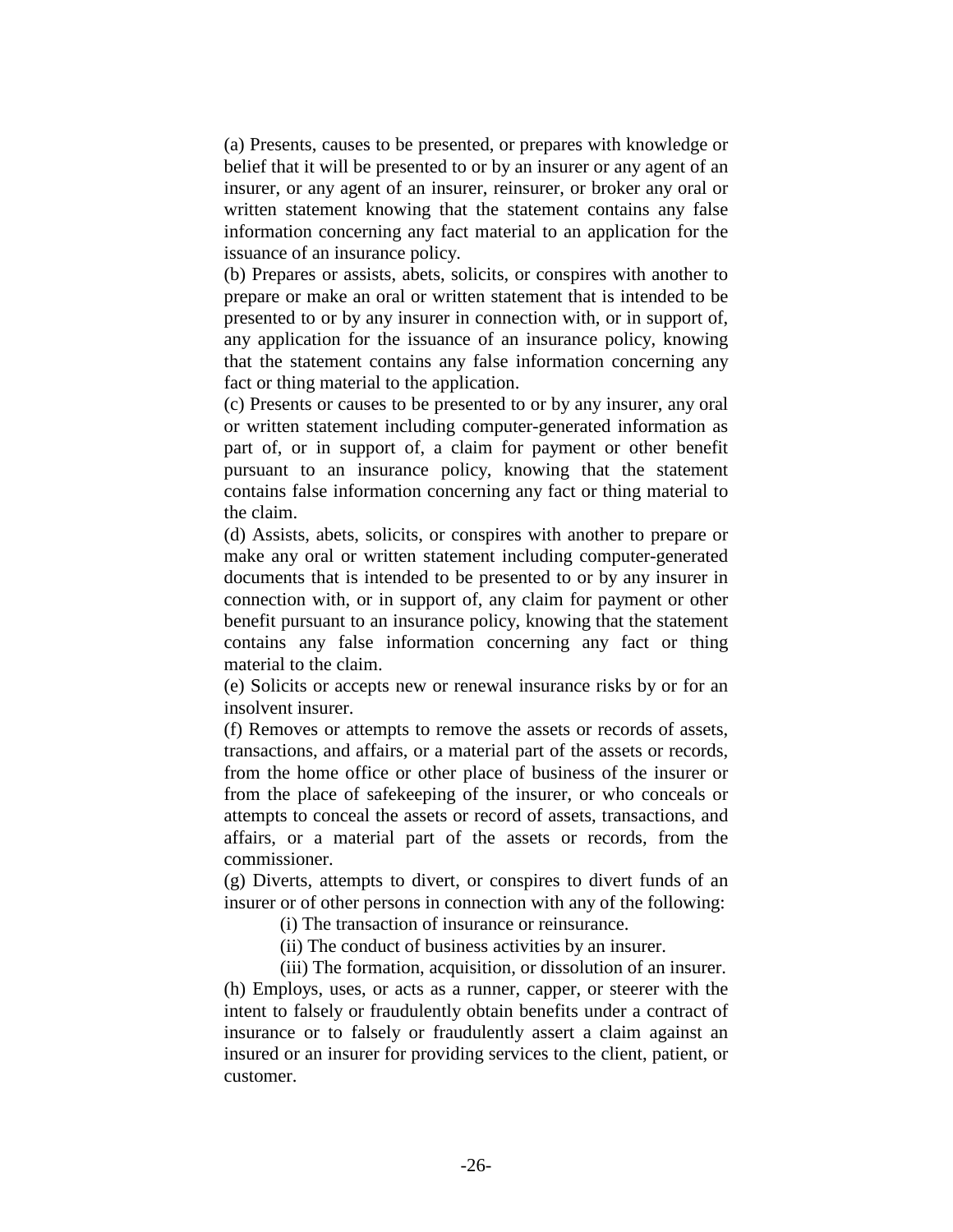(i) Knowingly and willfully assists, conspires with, or urges any person to fraudulently violate this act, or any person who due to that assistance, conspiracy, or urging knowingly and willfully benefits from the proceeds derived from the fraud.

MCL 500.4511 provides the penalty making a person who commits a fraudulent insurance act guilty of a felony punishable by imprisonment for not more than four years or a fine of not more than \$50,000 or both. The person shall be ordered to pay restitution.

# **L. FALSE STATEMENT PROVISIONS IN POLICIES**

Often, insurance policy provisions will contain concealment or misrepresentation provision that provide language similar to the following:

> A. The statements made by **you** in the application are deemed to be representations. If any representation contained in the application is false, misleading or materially affects the acceptance or rating of this risk by **us**, by: direct misrepresentation; omission; concealment of facts or incorrect statements; the coverage provided under this policy will be null and void.

> B. If any representation contained in any notification of change is false, misleading or materially affects the acceptance or rating of this risk by **us**, by: direct misrepresentation; omission; concealment of facts or incorrect statements; the coverage provided under this policy will be null and void.

> C. We do not provide coverage for any **insured** who has made one or more false statement(s) or engaged in fraudulent conduct in connection with any **accident** or **loss** for which coverage is sought under this policy. To prevail under this exclusion, **we** will not be required to prove the **insured's** intent to defraud with regard to any false statements or fraudulent conduct.

Courts have found that an insurer may void the policy pursuant to such misrepresentation and concealment provisions without being required to prove fraud. This is true even if the misrepresentation is "cured" prior to renewal. In *21st Century Premier Ins v Zufelt*, \_\_Mich App<sub>\_\_</sub>; \_NW2d\_ (Docket No. 325657, 2016), the plaintiff misrepresented information in the application for insurance and failed to disclose a prior accident which made him ineligible for coverage. During the course of the policy period, points from other violations "dropped off" of his record, and by the time the policy renewed, he was eligible to be insured. Shortly after the renewal, the insured was involved in an accident. The insurer argued that it was permissible under the policy language as well as state law to void the policy it issued on the basis of the misrepresentation and concealment of material facts that it did not learn about until after the accident. The trial court granted the insurer's motion for summary disposition and ordered that the policy be rescinded at that time. The Court of Appeals affirmed:

The plain terms of the contract did not require a finding of fraud or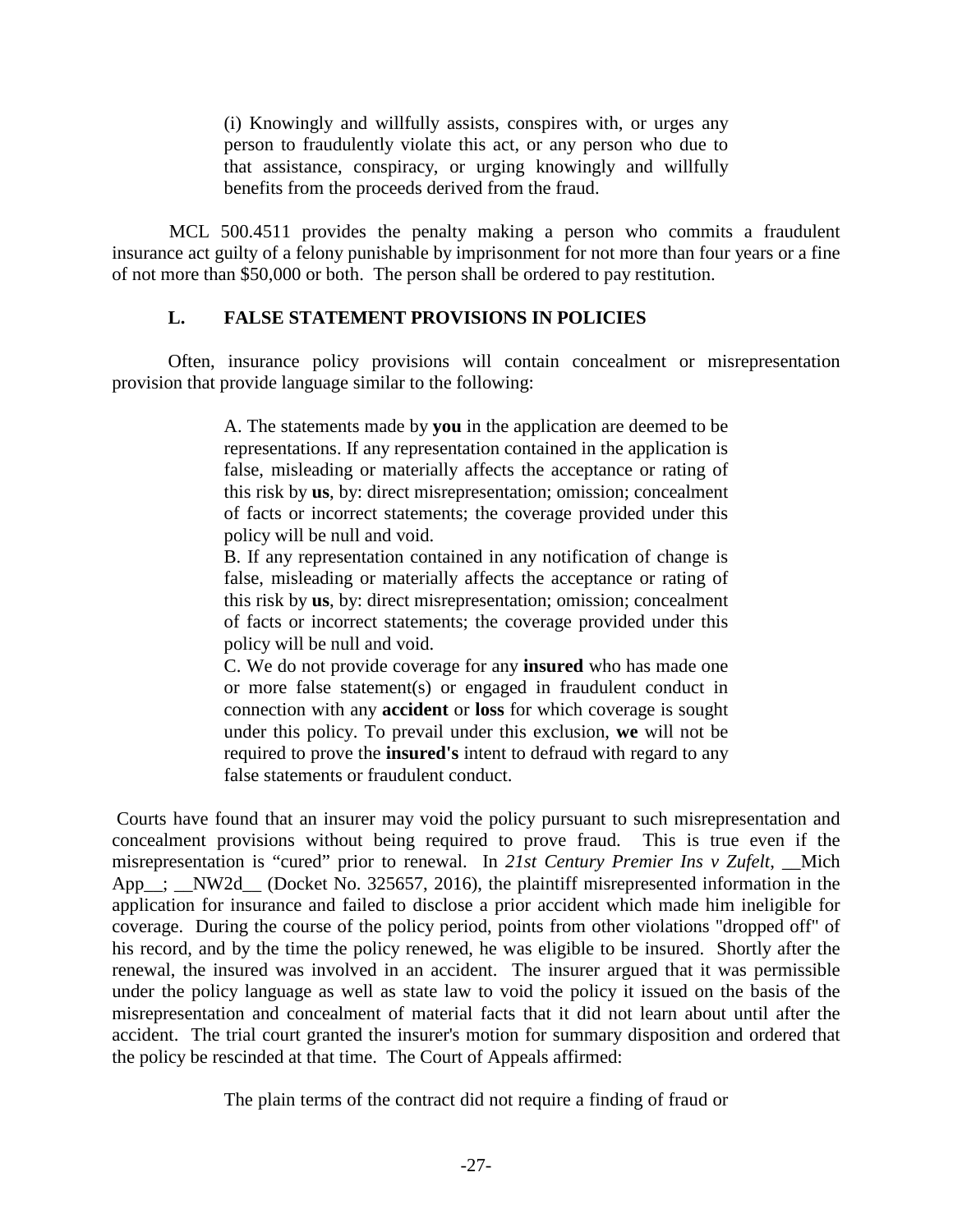intentional misstatement, but rather allowed plaintiff to rescind the contract based on a false statement, misstatement of a material fact, or failure to disclose. . . .

Had Barry disclosed the April, 2012 accident, he would have been unable to obtain the insurance policy. . . .

The eligibility for the renewal turned on the representations that Barry made on the initial application and the material terms in the initial contract applied to the renewal. Therefore, the renewal was inextricably linked to the initial application and plaintiff was entitled to rescind the contract based on Barry's misrepresentations even after the renewal issued. [*Id*., slip op p 4.]

Several cases have enforced such false statement/misrepresentation provisions and have found no duty to prove fraud. In *Dewley v Pioneer State Mut Ins Co*, 2016 Mich App Lexis 1975 (Mich Ct App Docket No. 324751, October 25, 2016) the Court found silent fraud existed because "[u]nder the terms of the policy, an insured was obligated to review the information provided to Pioneer, both at the time of the initial application and each time the policy was renewed, to determine if the information was accurate or required updating." But the insured failed to disclose an additional driver.

In *Secura Ins v Thomas*, 2015 Mich App Lexis 2230 (Mich Ct App Docket No. 322240, December 1, 2015), the Court stated "An insurer does not have to prove fraud to void the policy. It may be voided upon an insured's false statements relating to either the insurance or to a loss to which the insurance applies."

In *Electric Stick v Primeone Ins Co*, 2016 Mich App Lexis 1688 (Mich Ct App Docket No. 327421, September 15, 2016), the found that the insurer does not need to show a fraudulent intent when an insured failed to disclose relevant information necessary to the making of the insurance contract, which in that case were tax liens and prior bankruptcies.

In *Home-Owners Ins Co v Griffith*, 2014 Mich App Lexis 2083 (Mich Ct App Docket No. 312707, October 28, 2014), the Court found a false statement provision enforceable. The Court stated:

> The insurance policy expressly provides that plaintiff is not obligated to provide coverage for any loss to an insured who intentionally conceals or misrepresents any material fact or circumstance, engages in fraudulent conduct, or makes a false statement relating to the insurance. This policy language is consistent with that of MCL 500.2833(1)(c), which provides that every fire insurance policy issued or delivered in this state shall contain a provision "[t]hat the policy may be void on the basis of misrepresentation, fraud, or concealment."

In *Ward v State Farm Auto Ins Co*, 2016 Mich App Lexis 1719 (Mich Ct App Docket No. 327018, September 15, 2016), the insured made false statements regarding replacement services in her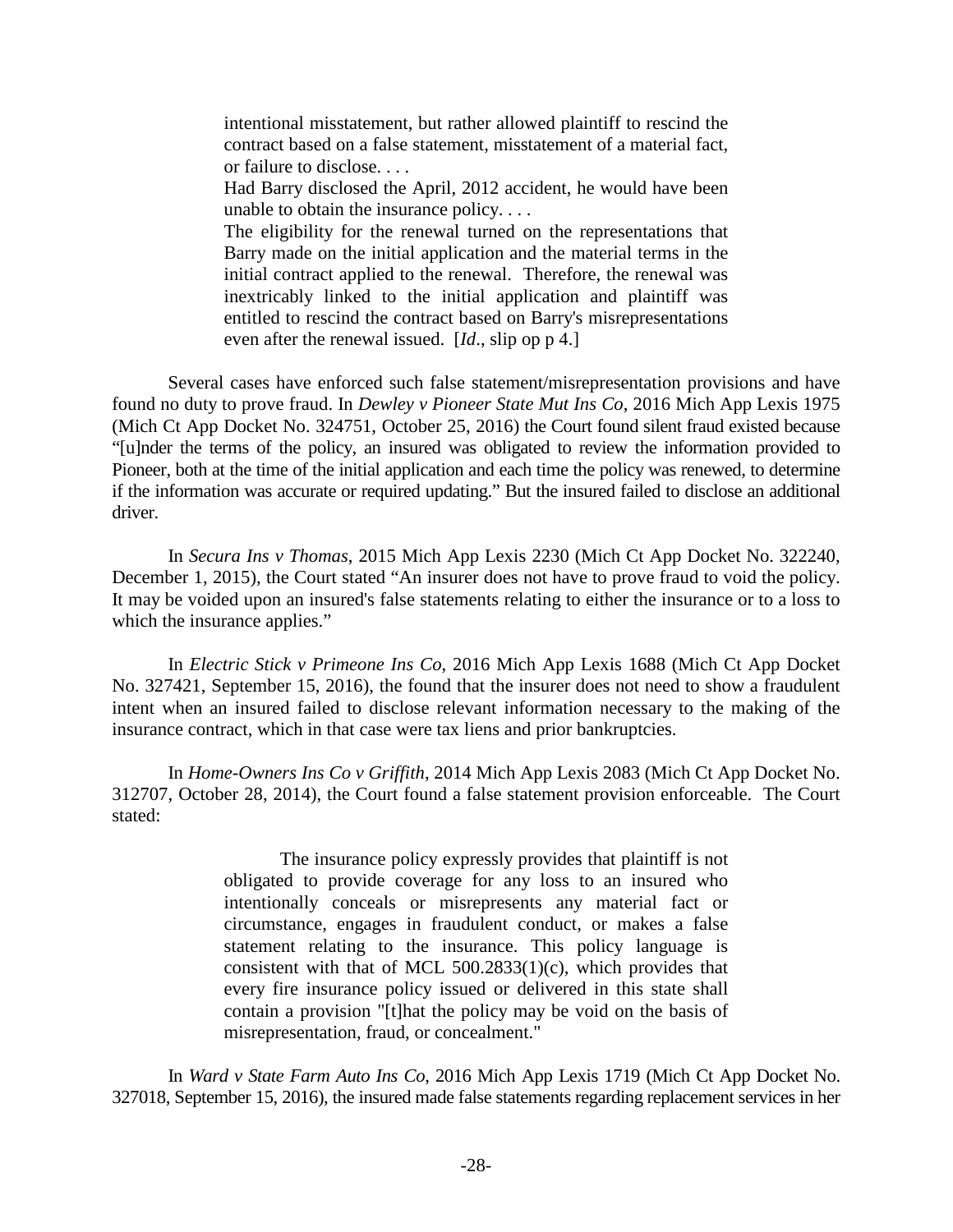no fault claim. The insurer argued that this barred all coverage under the policy due to a misrepresentations/false statement provision in the policy. The Court of Appeals agreed, noting that the insurer did not have to prove reliance on the false statement as the terms of the policy controlled:

> [T]his appeal simply involves the interpretation of the insurance contract's plain terms, which provides that "[t]here is no coverage under th[e] policy" if the insured "made false statements with the intent to conceal or misrepresent any material fact or circumstance in connection with any claim under this policy." Hence, the contract's plain terms control and do not mention that defendant must have relied on any false statements. Thus, plaintiff's position that defendant must also establish some detrimental reliance in order to invoke this provision lacks merit. \* \* \*

> Due to this clear documentary evidence, reasonable minds could not differ on the conclusion that plaintiff made a false statement with the intent to conceal a material fact from defendant in relation to her wage-loss claim. See id. Therefore, pursuant to the contract's plain terms, "[t]here is no coverage under th[e] policy," and defendant was entitled to summary disposition. Notably, all coverage is forfeited under the policy if a false statement was made "in connection with any claim under this policy." (Emphasis added.) Therefore, plaintiff's false statement in connection with her wage-loss claim voids all coverage under the policy, including her claim for medical benefits. [*Id*. at \*6, \*9.]

# **M. AN INSURED IS BOUND BY AN APPLICATION HE SIGNS**

An insured generally cannot escape a misrepresentation in the application by claiming that he or she did not read the application or by arguing that the application was filled in by someone else. "The policy application, declarations page of policy, and the policy itself construed together constitute the contract." *Royal Prop Group, LLC v Prime Ins Syndicate*, 267 Mich App 708, 715; 706 NW2d 426 (2005). The Michigan Supreme Court has made it abundantly clear that the insured is required to read the contract: "[A]n insured's failure to read his or her insurance contract has never been considered a valid defense. This Court has historically held an insured to have knowledge of the contents of the policy, in the absence of fraud, even though the insured did not read it." *Rory v Continental Ins Co*, 473 Mich 457, 489 n 82; 703 NW2d 23 (2005). Michigan courts have applied this rule to bind insureds to applications they signed but did not bother to read. In *Snyder v Wolverine Mut,* 231 Mich 692; 204 NW 706 (1925), the insured claimed that he sought \$5,000 in coverage. The policy only provided \$800 in coverage. The insured admitted that he did not read the policy or the application, but he still argued that the insurer committed fraud. The Court disagreed:

> The defendant issued and delivered to the plaintiff the kind of policy that his application called for. He supposed that the application was for a policy in which he would be protected to the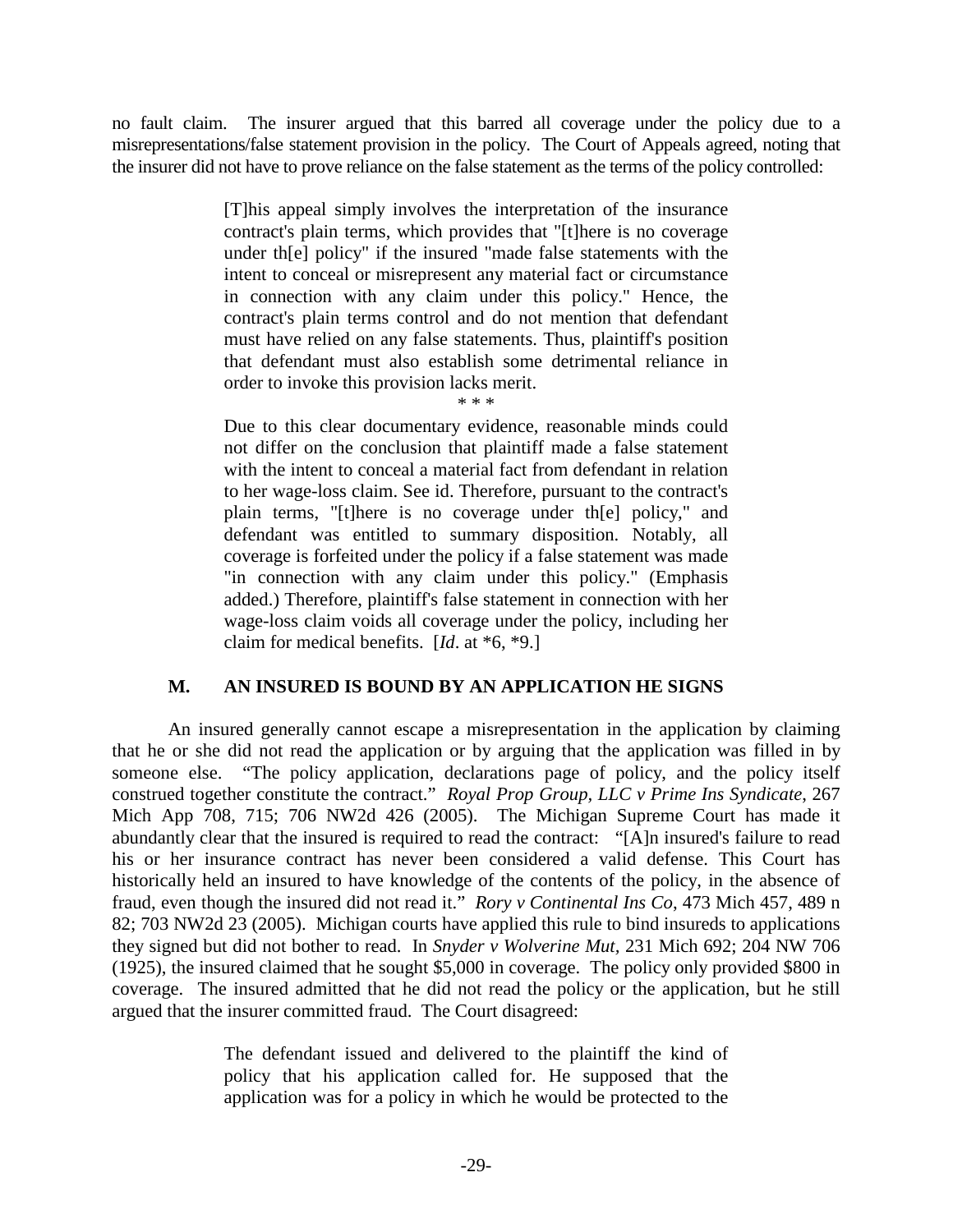extent of \$5,000, but he would have known better, if he had read it. . . . By reading the application, he could have prevented the fraud complained of. His failure to do so was inexcusable negligence. . . . Having negligently failed to read the application, and having accepted and retained the policy for an unreasonable time without examining it, he is now estopped in this action at law from asserting that he was defrauded. [*Id*. at 693-694.]

In *Montgomery*, Montgomery and her decedent husband applied for life insurance benefits but failed to list that the decedent was a smoker. Despite the fact that the decedent died in an unrelated car accident, the insurer denied recovery based on the misrepresentation. *Montgomery*, 269 Mich App at 127-128. The Court affirmed in spite of Montgomery's claim that she *did not read or fill out* the application:

> Plaintiff asserts that the agent is the one who actually completed the application and that neither she nor the decedent read the application before signing. Plaintiff's argument is misplaced. Whether it was plaintiff, the decedent, or the agent who misrepresented the decedent's tobacco use on the application is not material because plaintiff and the decedent signed the authorization, stating that they had read the questions and answers in the application and that the information provided was complete, true, and correctly recorded. It is well established that failure to read an agreement is not a valid defense to enforcement of a contract. A contracting party has a duty to examine a contract and know what the party has signed, and the other contracting party cannot be made to suffer for neglect of that duty. *Regardless of who actually completed the application, plaintiff and decedent both signed the authorization, attesting to the completeness and truth of the answers, after the application was completed. Thus, plaintiff and the decedent had the opportunity to review the application and correct any errors before submitting it*. We therefore conclude that there was no genuine issue of material fact that the decedent made a material misrepresentation on the application, entitling defendant to rescind or avoid the policy. [*Montgomery*, 269 Mich App at 129-130 (emphasis added, citations omitted).]

*Usewick v Safeco Ins*, 2013 Mich App Lexis 474 (Mich Ct App Docket No. 300657, March 19, 2013), followed *Montgomery*:

> Most importantly, a contracting party has a duty to examine the contract and to know what he has signed. And, one's signature on a document indicates that he or she warrants the answers to be true and complete in every respect.

\* \* \*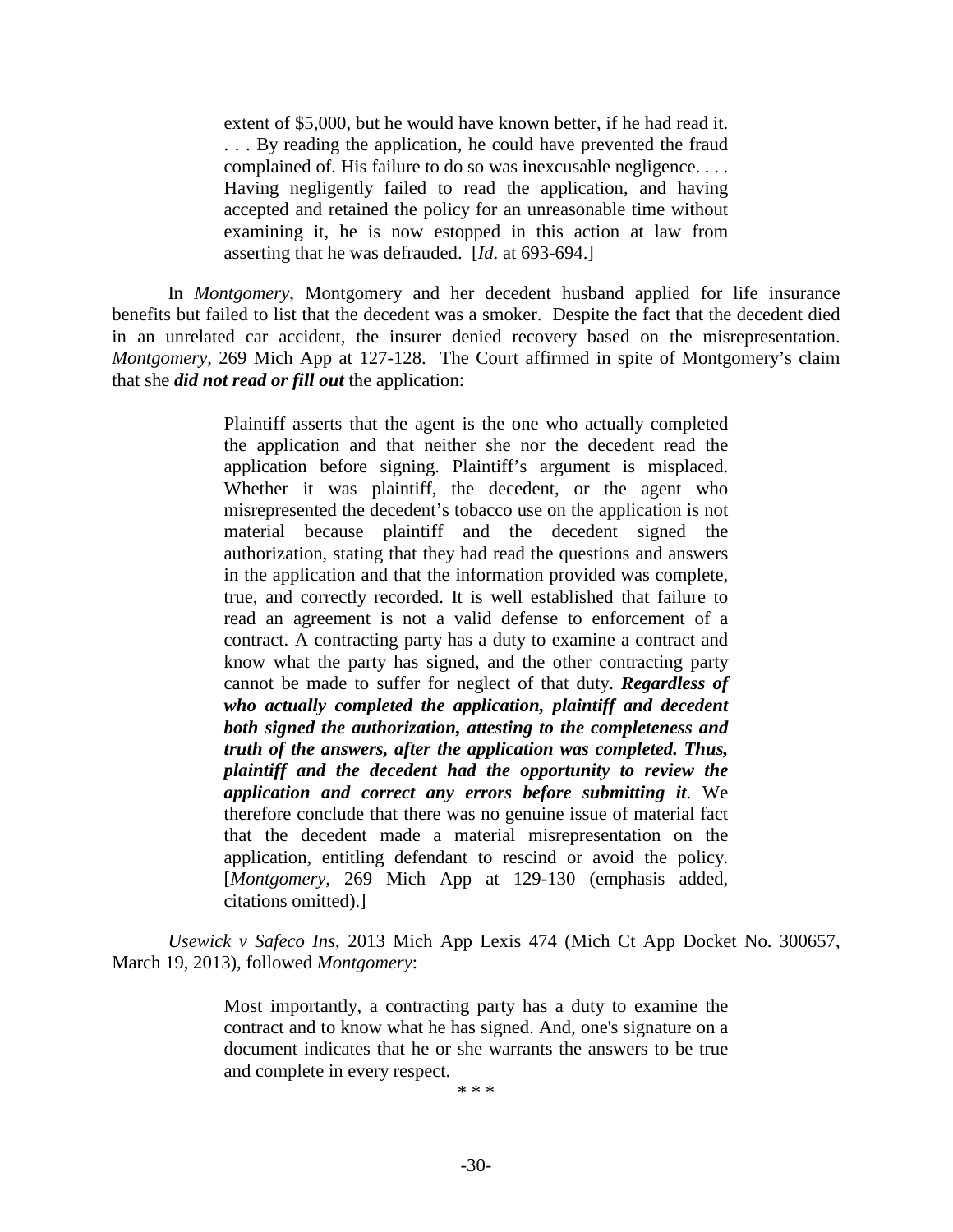Plaintiff cannot recall providing any answers on the application to Aagesen, but admits that she signed the application. She testified that she did not read the application, but that is of no consequence under *Montgomery*. She had the opportunity to read the application and correct any errors. The fact that she did not does not relieve her of any obligation to do so, and her signature serves as her attestation that the information contained in the application is true and complete. [*Usewick*, slip op p 6.]

In *Auto-Owners Ins Co v Yahia Motan & Motan Yahia*, 2015 Mich App Lexis 1659 Mich Ct App Docket No. 321059, September 8, 2015), the Court again applied the rule despite a dispute regarding who actually filled in the answers in the application:

> Obviously, the parties dispute whether the misrepresentations in the application resulted from Jabbar providing misinformation to James Anderson or from Anderson mischaracterizing the correct information given to him by Jabbar. There is no dispute, however, that after Anderson filled out the application, Jabbar signed it. By doing so, he ratified that all of the information in the application was complete and accurate. It is of no import that Jabbar failed to review the application for accuracy before signing it; his signature is valid just the same. Thus, regardless of whether the insurance application was actually completed by Anderson, and regardless of whether Anderson may have mischaracterized some of the information provided to him by Jabbar, the misrepresentations were attributable to Jabbar, not Anderson. Accordingly, summary disposition was properly granted in Anderson's favor. [*Id*. at slip op p 5.]

See also *Jones v Allstate Life Ins Co*, 16 F3d 1219 (CA 6, 1994) (unpublished) 1994 US App Lexis 1796 ("an applicant for insurance has a duty to read what he submits to the insurance company"); *Huda*, 341 Fed Appx 149, at \*12-13 (finding that claims that the insured did not receive all of the pages in the application did not excuse a misrepresentation when the insured signed the application attesting that all of the answers were correct); and *Sahabi Convenience Store Inc v State National Ins Co Inc*, 2011 Mich App Lexis 1582 (Mich Ct of App Docket No. 298849, September 15, 2011) (finding that the insured was bound by his signed application despite claims that he did not read the application or understand English).

This rule is supported by the fact that independent insurance agents in Michigan generally serve as the agent of the insured and not the agent of the insurer issuing the policy. See *Genesee Food Services Inc v Meadowbrook Inc*, 279 Mich App 649, 654; 760 NW2d 259 (2008) ("When an insurance policy is facilitated by an independent insurance agent or broker, the independent insurance agent or broker is considered an agent of the insured rather than an agent of the insurer."); *Mate v Wolverine Mut Ins Co*, 233 Mich App 14, 20; 592 NW2d 379 (1999) ("Ordinarily, an independent insurance agent or broker is an agent of the insured, not the insurer."); *Harwood v Auto-Owners Ins Co*, 211 Mich App 249, 254; 535 NW2d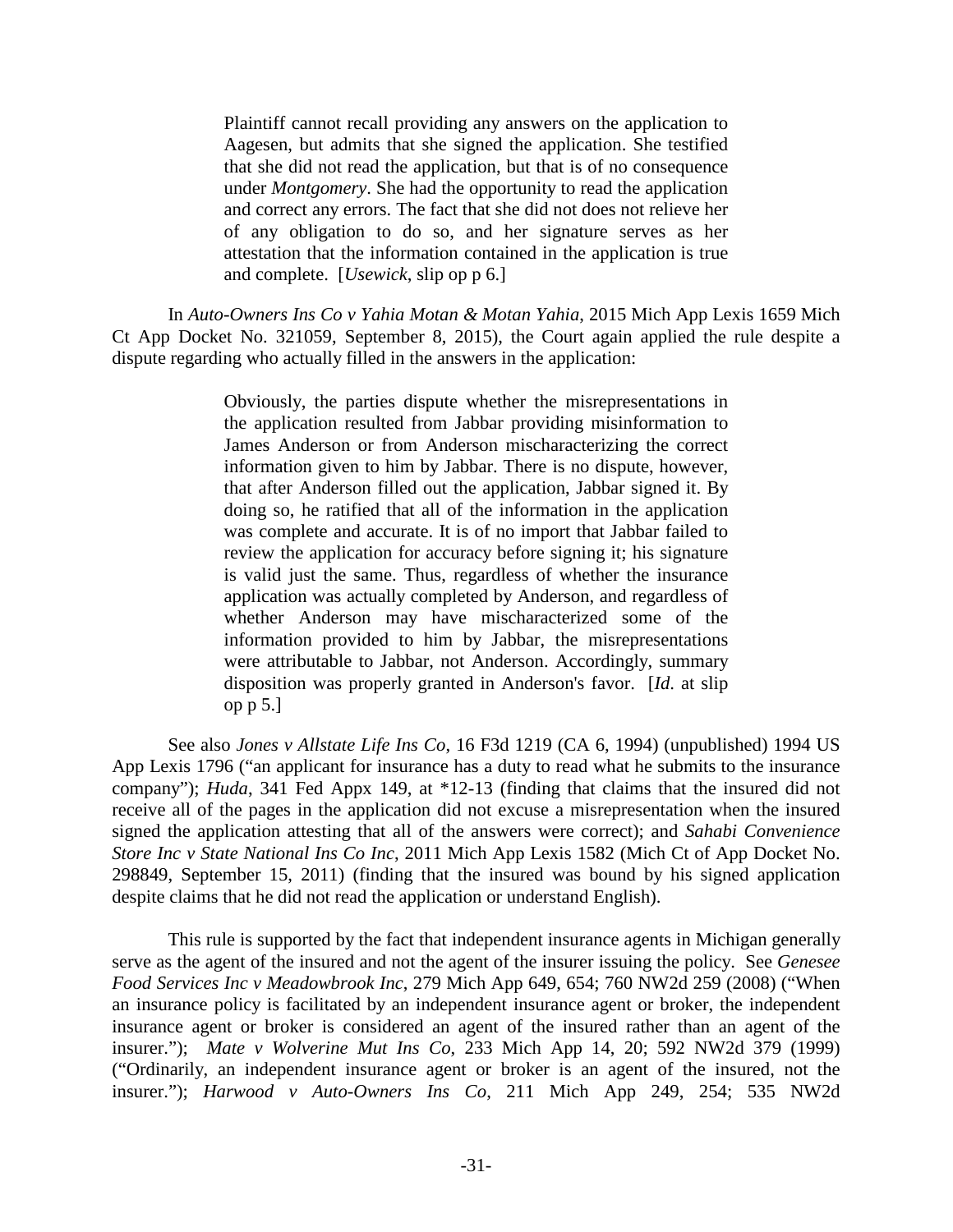207("Ordinarily, an independent insurance agent or broker is an agent of the insured, not the insurer."); *Mayer v Auto-Owners Ins Co*, 127 Mich App 23, 26; 338 NW2d 407 (1983) ("An independent insurance agent, or insurance broker, is ordinarily the agent of the insured, not the insurer".). Appleman on Insurance indicates that this is simply a matter of agency law:

> When an insured retains as his agent a third-party agent or broker for the purpose of making and submitting an application for commercial property insurance, the insured may be bound by any representations or warranties made by the insured's agent or broker in the same manner as if the insured had made the statements personally. General principles of agency law apply, so that the extent of the insured's liability for representations and warranties by its agent is confined to statements made within the agent's actual or apparent authority on which the insurer could reasonably rely. [5-41 Appleman on Ins § 41.04.]

# **N. GEICO POLICY LANGUAGE**

The GEICO Michigan Family Automobile Insurance Policy (A-30-MI (04-10)) contains a condition precedent to coverage that the insured notify of changes:

# 3. CHANGES

The terms and provisions of this policy cannot be waived or changed, except by an endorsement issued to form a part of this policy.

We may revise this policy during its term to provide more coverage without an increase in premium. If we do so, *your* policy will automatically include the broader coverage when effective in *your*  state.

The premium for each auto is based on the information we have in *your* file. *You* agree:

- (a) That we may adjust *your* policy premiums during the policy term if any of this information on which the premiums are based is incorrect, incomplete or changed.
- (b) That *you* will cooperate with us in determining if this information is correct and complete.
- (c) That *you* will notify us of any changes in this information.

Any calculation or recalculation of *your* premium or changes in *your* coverage will be based on the rules, rates and forms on file, if required, for our use in *your* state. [p 19 of 22, emphasis original.]